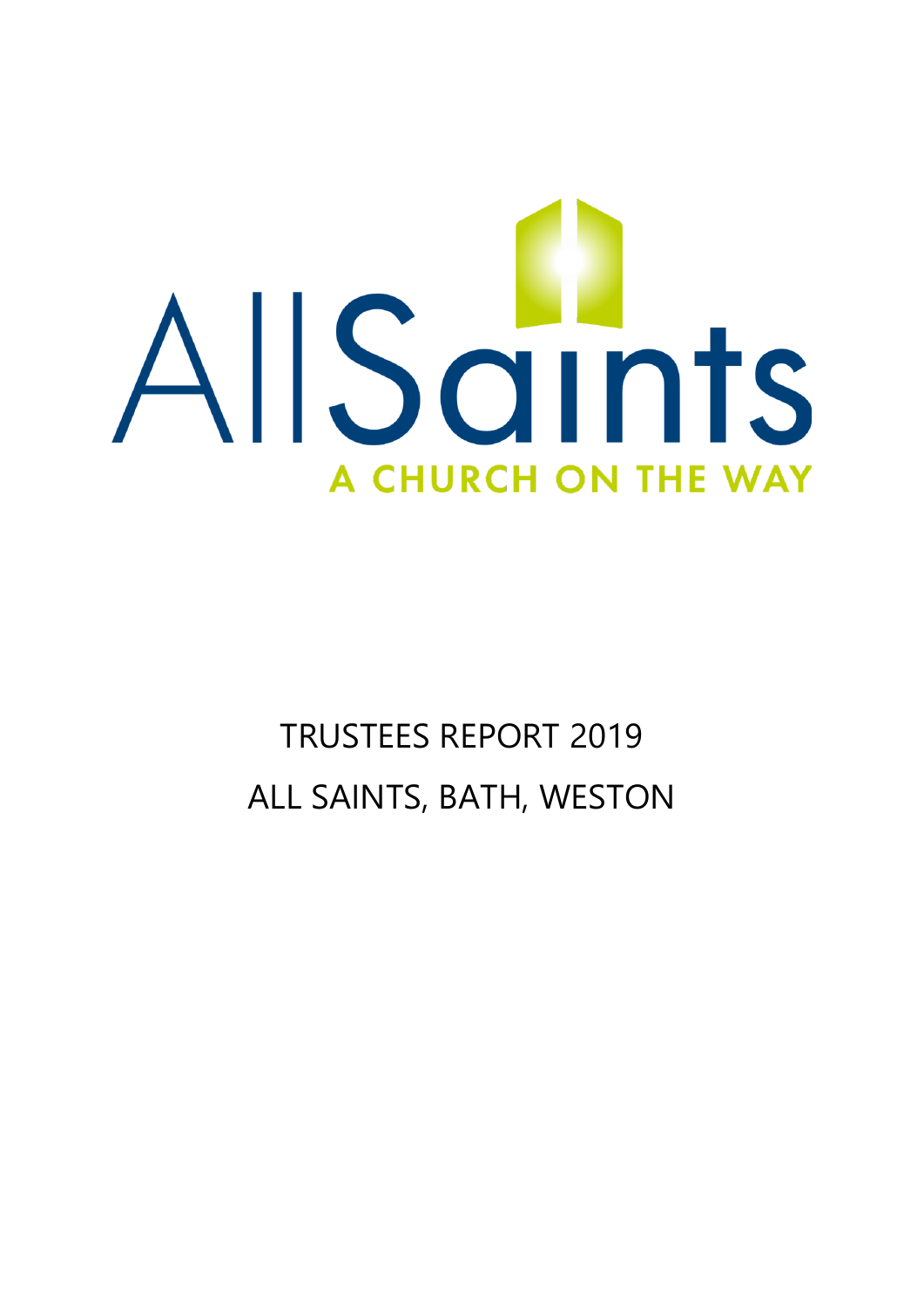# **Administrative Information**

All Saints Weston Church is situated in the village of Weston to the west of Bath. It is part of the Diocese of Bath and Wells within the Church of England. The correspondence address is: Church Secretary, All Saints Weston, Church Office, All Saints Centre, Weston, Bath BA1 4BX.

Since 1st January 2019 until the date this report was approved, the following have served as PCC members:

| Incumbent:                         | Mark Searle (Rector)                                                                                           |
|------------------------------------|----------------------------------------------------------------------------------------------------------------|
| Other Clergy:                      | Nigel Rawlinson - Associate Minister (until July 2019)                                                         |
| Readers:                           | Sarah Couchman. Pippa Page, Tom Peryer                                                                         |
| Wardens:                           | Ben Wynne, Paddy Gleave (from 7th Oct 2019),                                                                   |
|                                    | Pippa Page (until April 2019)                                                                                  |
| <b>Elected Lay Representatives</b> | Catherine Slade, Pippa Page, Clive Kennett, Peter Ward                                                         |
| on Deanery Synod:                  |                                                                                                                |
| Lay Members Elected 2016-19:       | Geoff Evans, Helen Laidler, Duncan Nash (to April 2019)                                                        |
| Lay Members Elected 2017-20:       | Chris Chatfield, James Couchman, Robert Page                                                                   |
| Lay Members Elected 2018-21:       | Michael Everson, Kevin Hurley, Joanna Lewis                                                                    |
| Lay Members Elected 2019-22:       | Andrew Baines, Sarah Gleave, Robert Groezinger, Robin<br>Lewis, Hannah Pearson (from April 2019)               |
| Co-opted members:                  | Sebastian Corripio-Dieppe                                                                                      |
| Non-voting observers:              | Kathleen Paley (PCC Secretary), Rob Gray (Treasurer)                                                           |
| <b>Standing Committee:</b>         | Mark Searle, Paddy Gleave (since Oct 2019), Rob Gray,<br>Tom Peryer, Ben Wynne, Kathleen Paley (PCC Secretary) |

Day to day management is delegated to the incumbent, The Revd. Mark Searle, The Rectory, Church Street, Weston, Bath BA1 4BU. Gary Oaten is also considered to be a member of key management.

The following professionals have advised the PCC:

Lloyds Bank plc, 47 Milsom Street, Bath BA1 1DN,

Stewardship, 1 Lamb's Passage, London, EC1Y 8AB,

Michelmores LLP, Solicitors, Broad Quay House, Broad Quay, Bristol BS1 4DJ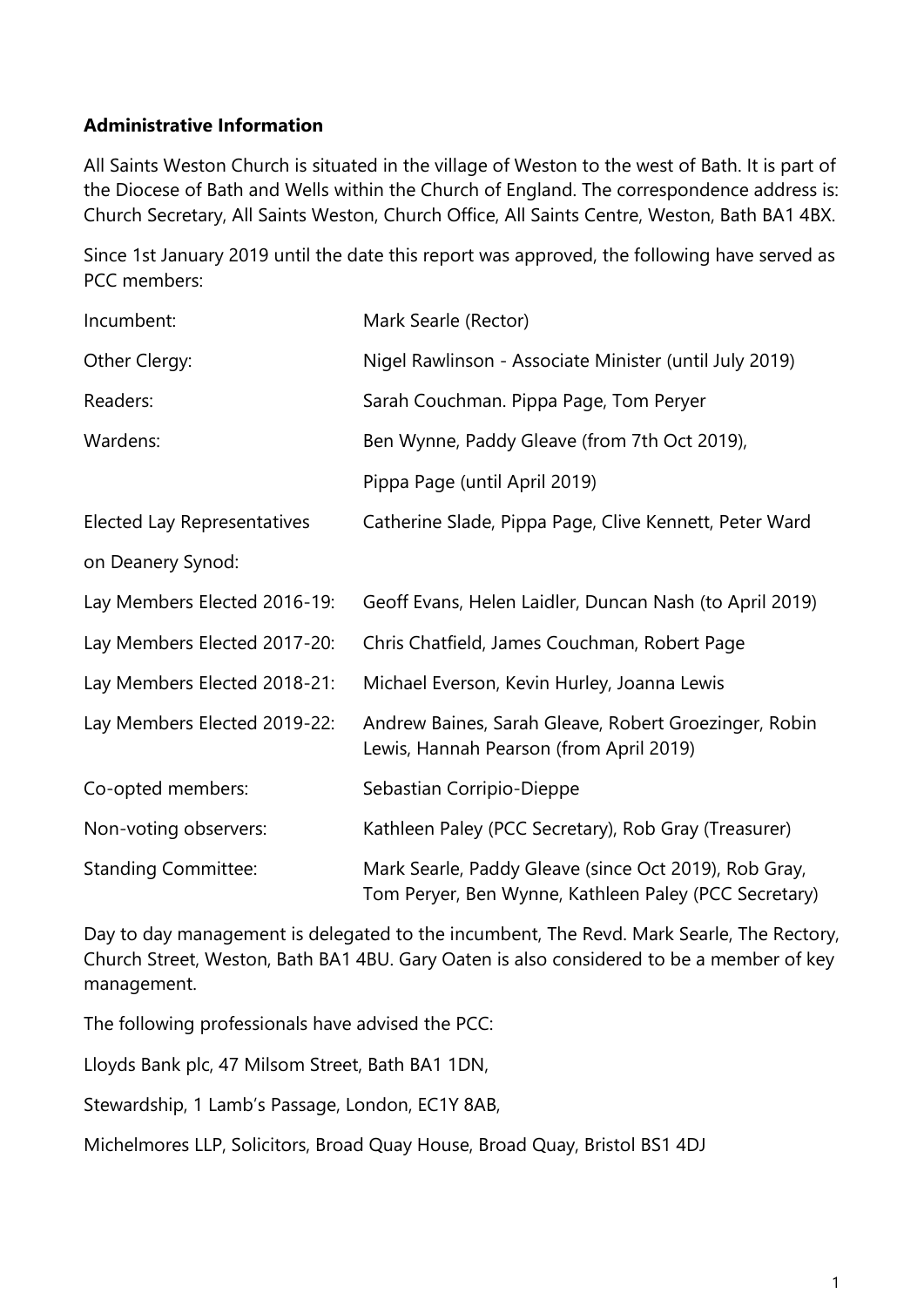### **Aims and Purposes**

All Saints, Bath, Weston Parochial Church Council (PCC) and the incumbent (The Revd. Mark Searle) are jointly responsible for promoting the whole mission of the All Saints Weston Church (ASW) - pastoral, evangelistic, social and ecumenical - both within and outside the parish. In particular, the PCC is responsible for the financial management of All Saints Church and the Weston Hub; and for the care and maintenance of the Church building and associated property, i.e. All Saints Centre and 19 Chandler Close.

# **Objectives and Activities**

### **Review of 2019**

*Build on the new church vision to be a church on the way. Making the pathways clear for people to follow Jesus, grow as his disciples and go with the good news of Jesus into the community of Weston and beyond.*

The church vision continues to be developed and implemented. Preaching in September 2019 was specifically focused on the shaping of worshipping communities with a view to preparing the church for church planting. Supporting activities in this area have included:

- Cross on the Hill which was live streamed on Facebook
- Easter family outreach
- Access Course
- Summer on the Rec

*Develop and refine leadership and discipleship structures across the church in order to support the vision.*

The staff team and an extensive network of church teams continue to play a key role in the life and mission of All Saints. Supporting activities in this area have included:

- Development of leadership huddles for homegroup leaders
- Research into the best ways we can support our church teams
- Staff reviews and 1-1 sessions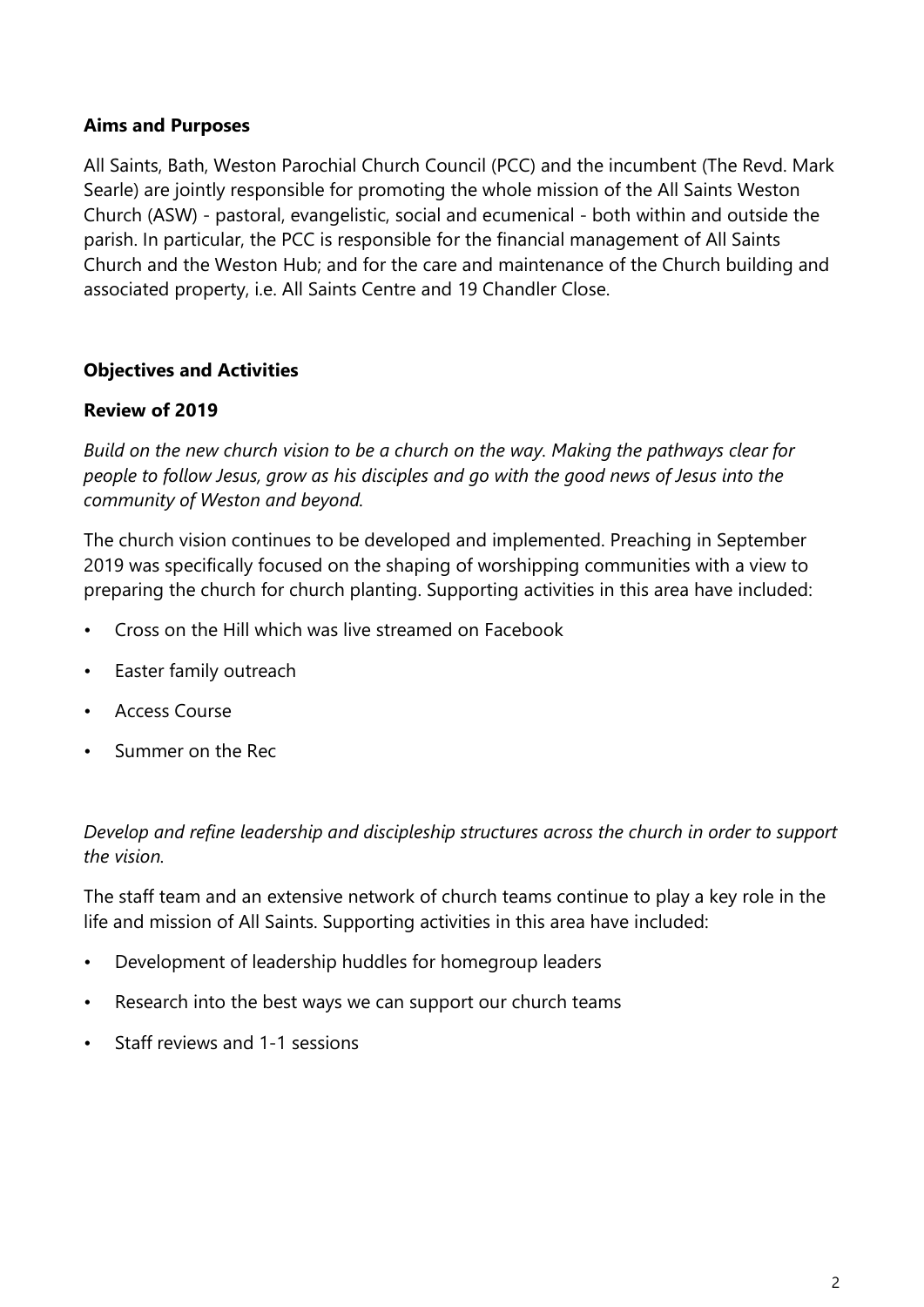# *Ensure all the buildings serve the wider vision to be a church on the way.*

All Saints now has responsibility for three community focused buildings. The Church, the Church Centre and the Weston Hub (since 2018). Each serves a slightly different purpose within the overall vision, but each plays its part in the vision. The Church is the central worshipping space and is also used by a number of community groups and regularly visited by the school. The Church Centre is owned by the PCC and is right at the heart of the community of Weston, about two thirds of the use is external rentals and one third is church use. The Weston Hub is leased from the council and is run for the benefit of the community. Supporting activities in this area have included:

- Regular Sunday worship
- Funerals and weddings
- Festival events (Christmas, Easter etc)
- Prayer and training events
- Youth and children's activities
- Enrich youth outreach
- Provision of high-quality spaces for the church to use for its mission
- Provision of high-quality spaces for the community to rent (Centre)
- Provision of high-quality community focused space (Hub)

# *Continue to develop and implement the three-year financial plan including the new reserves policy and significant giving to mission in line with the vision.*

Having built up small financial reserves we are now able to cover larger maintenance projects on the buildings. This increases our capacity to focus on the core mission. The rainy-day fund also means that we have the potential to resource additional mission works or cover financial difficulties should they arise.

# *Secure planning permission and faculties for the ROCK Project and begin to raise additional funds so that we can fully move from reimagining to realising.*

Planning permission was submitted to Bath & North East Somerset Council the summer of 2019. This process is proving to be very time consuming but we continue to press on with refining the plans, raising awareness in the community and communicating well to the church family.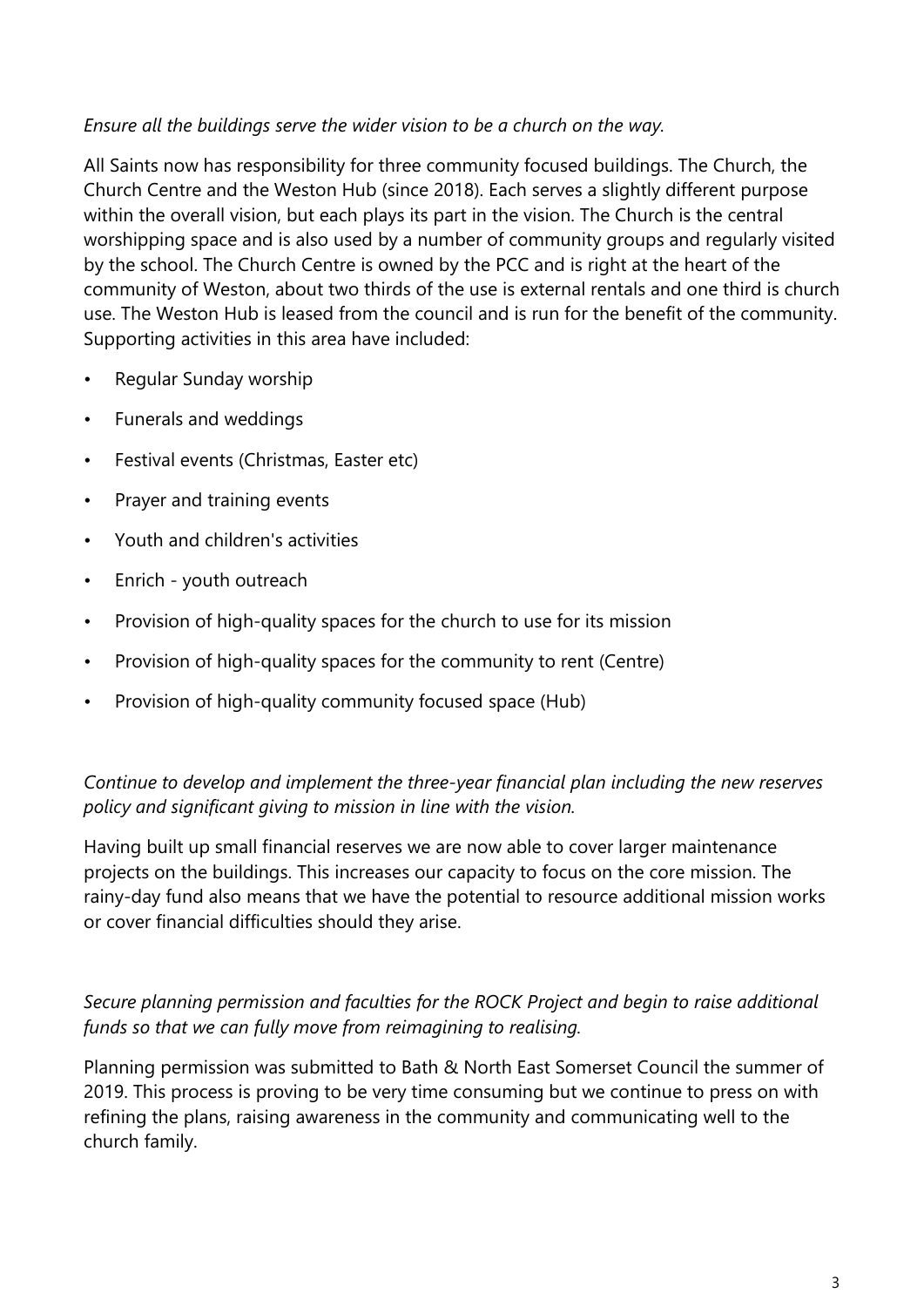# **Achievements and performance**

# **Discipleship**

Home groups are a fundamental part of our community where a lot of ongoing pastoral care happens. The overall number of home groups has grown but the number of people meeting regularly has gone down slightly to 173. People are meeting in 20 home groups led by 33 leaders. 2 groups have closed this year and 4 new groups have started.

Leadership Huddles started last year for home group leaders as a way to support and encourage them in their leadership. There are also about 20 prayer triplets.

Our Sunday teaching program has included themes on:

*Signs of Grace - Exodus Listening to his Voice Following the Way of Jesus Communities - Acts Culture of Hope Run the Race The Holy Helper Check your Attitude (not your likes) - The Beatitudes* 

*Myth Busters*

We have a wide and talented group of speakers who share the preaching at All Saints.

Other groups continue to meet regularly including: Mother's Union, Men's Breakfasts, Ladies Suppers and Strollers.

In April, a new Electoral Roll was started. There were 247 on the new roll. The previous roll had 327, but a decrease when a new roll is started is to be expected.

# **Worship and Prayer**

**Sanctuary 9am** has become well established during 2019 and welcomed a gentle stream of new people. The worship has usually followed common worship communion. Worship at the Sanctuary service was overseen by Pippa Page and occasionally assisted by a small choir. We are also supported by a number of people who are able to play the organ. Average Sunday attendance for 2019 was 52 people.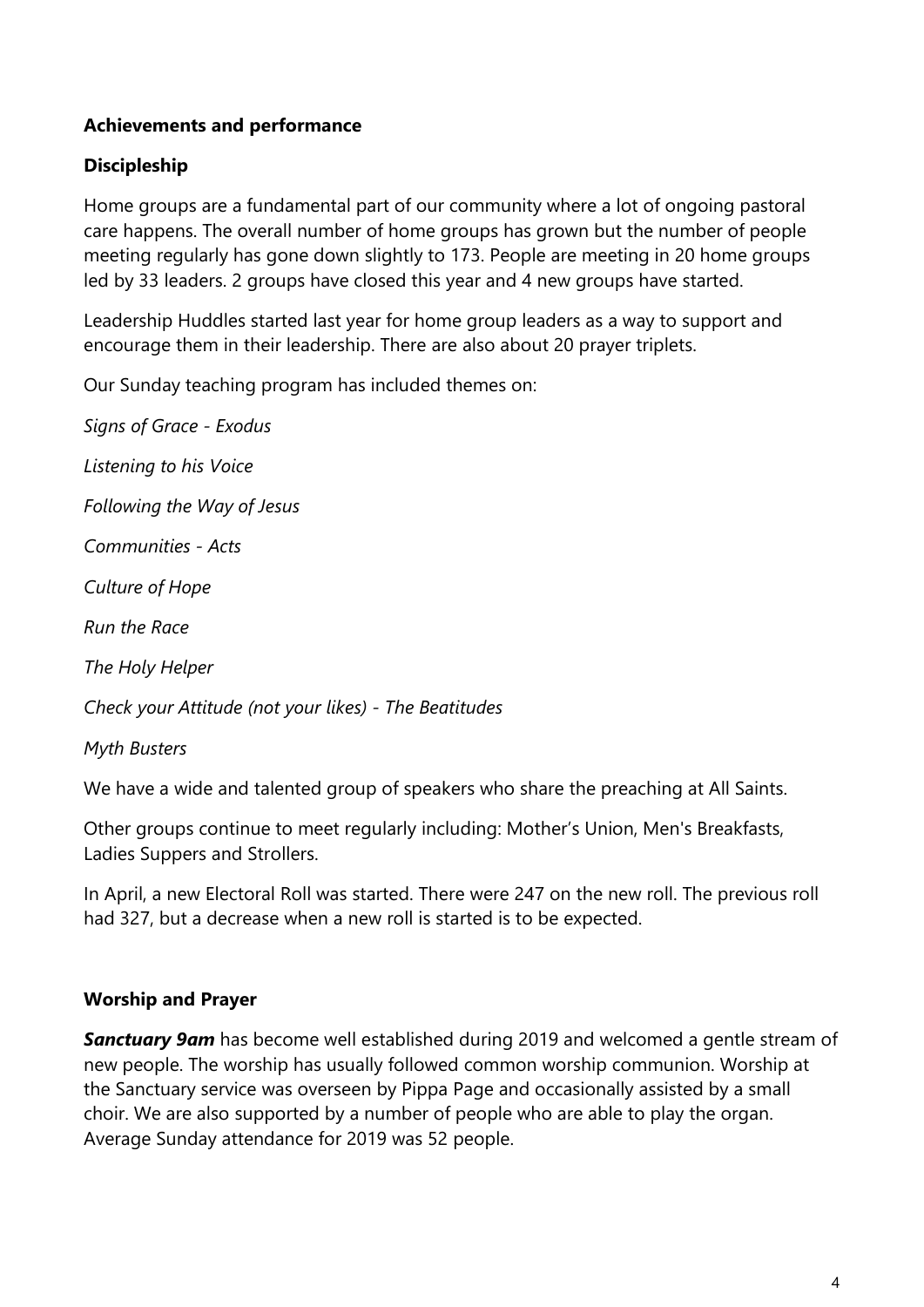*Engage 11am* is also finding its place and is supported by excellent children's and youth work. The restrictive layout of the building makes creative activities more challenging. Worship was overseen at Engage and Encounter by Meghan Searle, who invested significant time in building on Pam Wendzina's work over many years. Meghan's focus was to help the teams lead worship in the power of the Holy Spirit. We regularly see new families join the service and a good number have stayed although we have not yet seen significant increase in regular attendance. Average Sunday attendance for 2019 was 132 people.

*Encounter 6.30pm* has found its place with extended worship, teaching and prayer ministry, although this is logistically difficult due to the confines of the space. The first Sunday of the month is usually lead by the church youth. Average Sunday attendance for 2019 was 74 people.

*Tuesday Holy Communion* is a precious community of people who gather for a common worship service and refreshments afterwards. Some also attend other churches on a Sunday, but live locally. The attendance is usually 18-20 people.

In September 2019 *Joe Tomkinson was appointed as Contemporary Worship Pastor* with responsibility for Engage and Encounter. This is a part time post (16 hours per week) with a focus on training and discipleship of the team. Joe has made an excellent start and is already raising up new team members, providing a monthly worship team evening and reviewing structures to enable growth. Joe is helping the worship teams and the wider church grow in spirit led worship.

Prior to Joe's appointment it had been decided by the worship team that a *new Sound System* was required, in advance of the ROCK project, to support the worshipping life of the church. This was funded by the interregnum salary for the worship post and agreed by the PCC. The sound team have dedicated significant time and energy towards the research, installation and implementation of the new system. While with any new system there will always be teething problems, the team have now established excellent sound throughout the church and for the first time we have clarity with contemporary worship and spoken word.

| Year       |     | 2011   2012   2013   2014   2015   2016   2017   2018 |     |     |     |     |     |     | 2019 |
|------------|-----|-------------------------------------------------------|-----|-----|-----|-----|-----|-----|------|
| No. people | 262 | 273                                                   | 249 | 255 | 251 | 242 | 284 | 252 |      |

*Average Sunday attendance in October* over the last nine years is shown below:

*Come Together Prayer* meeting has been meeting regularly on with a special focus on praying for the ROCK project, the leadership and the mission of the church.

*Prayers in Church* on a Tuesday morning provides a quiet space to begin the day.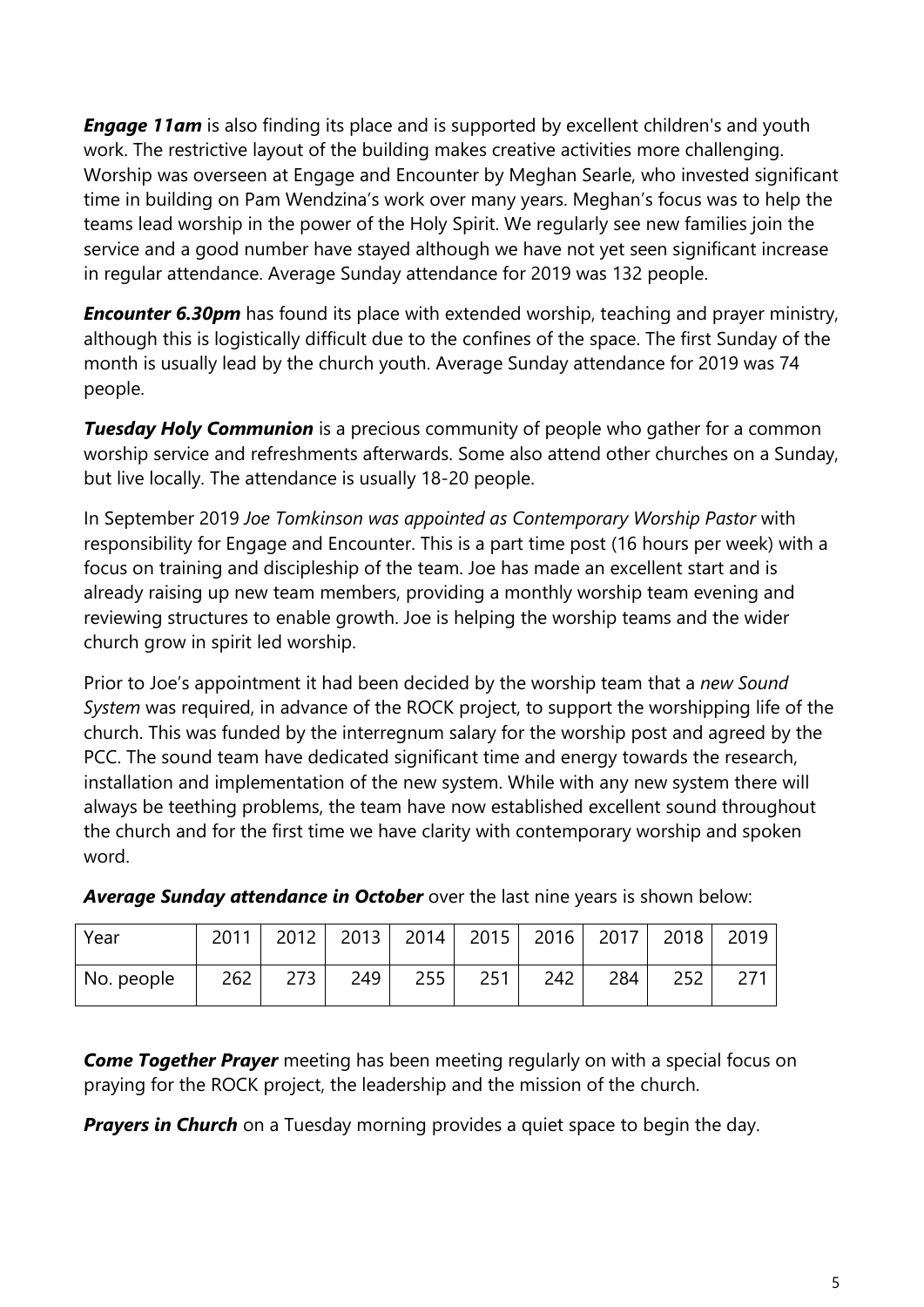**Prayer for the persecuted church** continues to meet regularly to pray for the worldwide church.

Prayer is central to all we do and we try to surround everything we do in prayer.

# **Outreach**

All Saints continues to place a high priority on outreach. Much of this is ongoing, personal and structured as part of our worship, events and communications.

# *Alpha Course*

An Alpha Course was held in the spring of 2019. Eight people attended the course plus the Alpha team. The course provided significant opportunities for conversations and prayer, we saw one person healed of an issue with their ankle and several make a first time or recommitment of faith.

# *Access Course*

In the Summer and Autumn terms we held the Access Course. It was introduced as the numbers attending Alpha had been dropping over the years. Access is a bitesize version of Alpha that runs on a rolling program. Access was attended by a small but regular number of people and it was significantly helpful for them in finding their place in the church. However, it also did not have the outreach impact that we had hoped for.

### *Newcomers Suppers*

We have had 3 newcomers suppers attended by 26 people. 16 of these people have become part of All Saints, attending on Sundays and joining home groups.

# *Christmas Services*

Our Christmas Carol Service is our biggest outreach event. The choir was again led by Pippa Page and the service included video, readings and talk. The after-service refreshments were held in the church which worked very well. The attendance this year was 585 which is the third highest attendance on record (1986: 648, 1984: 704). The Crib Service was attended by 202 people and Christmas Day by 395 people.

# *External Events*

Working with other churches in Weston through More to Life, All Saints also supported What's On Magazine, love Weston Cafe, Weston CHOP, Cross on the Hill, Summer on the Rec, Remembrance Sunday and Future Weston.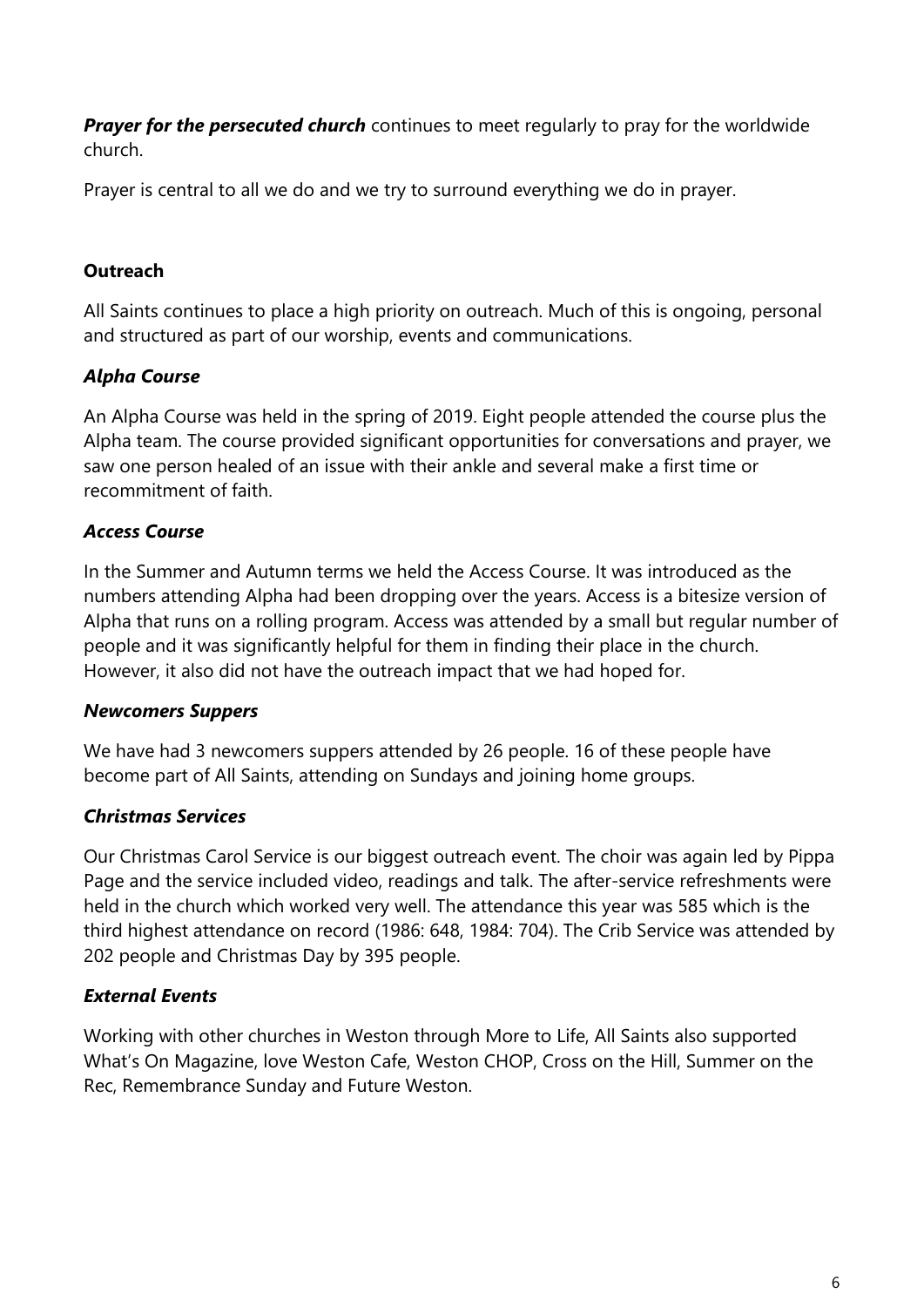# *Mission Giving*

All Saints gives 10% of unrestricted giving to external mission. In 2019 this was £28,000 down from £30,000 in 2018. We seek regular feedback from those to whom we give and seek relationship rather than just financial giving.

# **Children and Youth**

# *Sunday Children's Groups*

We have continued to run Sundays as per 2018 with children split into four groups by age/school year as well as our monthly group for children with additional needs. In the older groups (Yrs 3-8), we have tried to follow the wider church teaching series. This term we have welcomed an average of 38 children between the ages of 2 and 10 (not inclusive of the Toast group).

# *Wildside*

Our monthly family act of worship in the outdoors has continued to grow in popularity, regularly welcoming 30-35 children and 15-20 adults, some from other churches and some from outside church. We have experimented with various child-centred activities hung together on a bible passage. There is often a sense of peace and joy in the woodland along with good social interaction amongst the children and adults.

# *Toddler Rock*

Our Friday toddler group (coordinated by Pip Wynne) is attended by around 30-40 children and 30-35 adults each week, mostly from the wider community rather than the church. Regular feedback from users mentions the welcoming and inclusive atmosphere and quality of provision. The volunteer team structures sessions around a themed craft activity followed by story and songs alongside general play and a close community. The team also hosts special bible-focused sessions at Christmas, Easter and Harvest inside the church building.

# *Holiday Club*

After a break, this summer we ran children's Holiday Club for four mornings in the Church Centre followed by a Sunday morning celebration. We hosted 64 different children over half of whom were not church members and shared with them the idea of life as an exploration with Jesus as our guide.

# *Special Events*

On Halloween we held a family meal in the Weston Hub. Our Christmas Crib Service was very busy as word has spread about this being a "lovely cosy thing to do". A clear message of the Gospel was shared. The Easter event (the Big Egg) welcomed church members and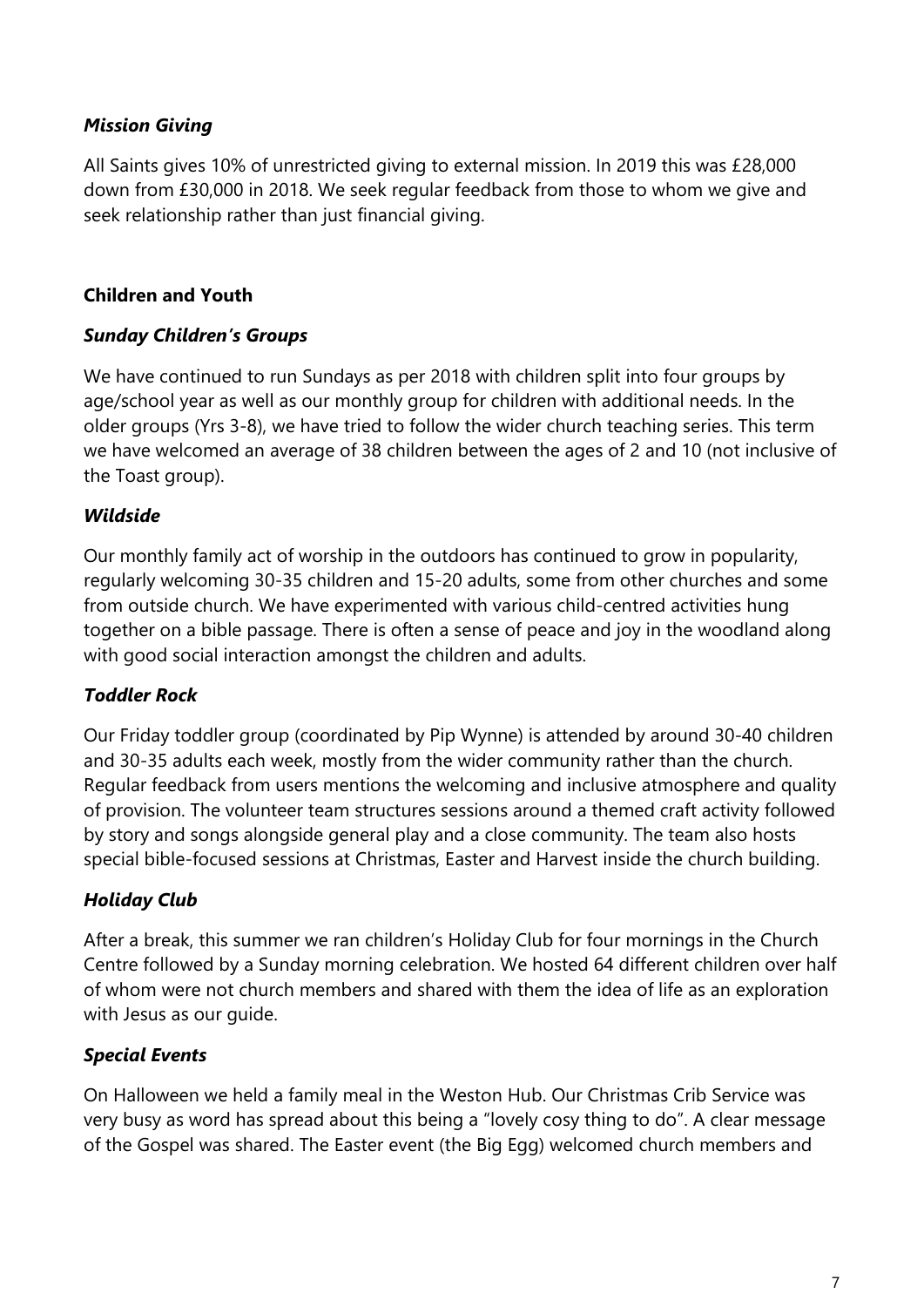wider community into and around the building for games, activities, a gospel message and chocolate.

# *Youth Ministry*

The Youth Ministry at All Saints, Weston, consists of Toast Sunday, Five!, Youth Encounter, Just Jog (not exclusively Youth Ministry), Toast Tuesday, Rendezvous and Deeper. Once a month, the youth are now meeting to plan the next Youth Encounter; this has resulted in them taking further ownership and responsibility for this community. On a Tuesday, up to 40 young people now attend either Toast or Rendezvous and it has been incredibly encouraging to see many of them growing closer to Jesus. Feedback from parents/carers has continued to be extremely positive. Other special events have included residential visits to St George's and Soul Survivor, a Toast sleepover and a baptism service where 3 youth were baptised.

# *Enrich*

Enrich works to engage the young people of Weston and runs drop in youth groups, mentoring, a homegroup, a monthly service as well as other supporting events during the year. During 2019 the difficult decision to close The Den was made due to bad behaviour at The Den and around Weston caused by young people – predominantly young people coming in to Weston from other areas of Bath to attend The Den. We went back to doing detached work on the streets for several months and then re-opened when we saw evidence of better behaviour and less people coming in from other parts of Bath.

# **Pastoral**

The Pastoral Care Team has oversight of different areas of pastoral care and much of this work is unseen. The pastoral care team is led by Mandy Falkus who works closely with Penny Faux.

Last year had its fair share of loss for our community and being there for one another at such times is invaluable. There were two large funerals for children who had died unexpectedly. The annual memorial service in November was a special time for people of much faith and of none.

Connect-3TL acted as a social gathering and outreach to seniors, offering excellent meals, a Thought for the Day and prayer ministry, alongside a varied programme of sociable activities and lively talks.

Open the Book continued to be welcomed at WASPS both by pupils and the 2 teams totalling 20+. The Chatfields also support pupils. We enjoyed attending the regional OTB service at Wells, followed by supper at the Peryers.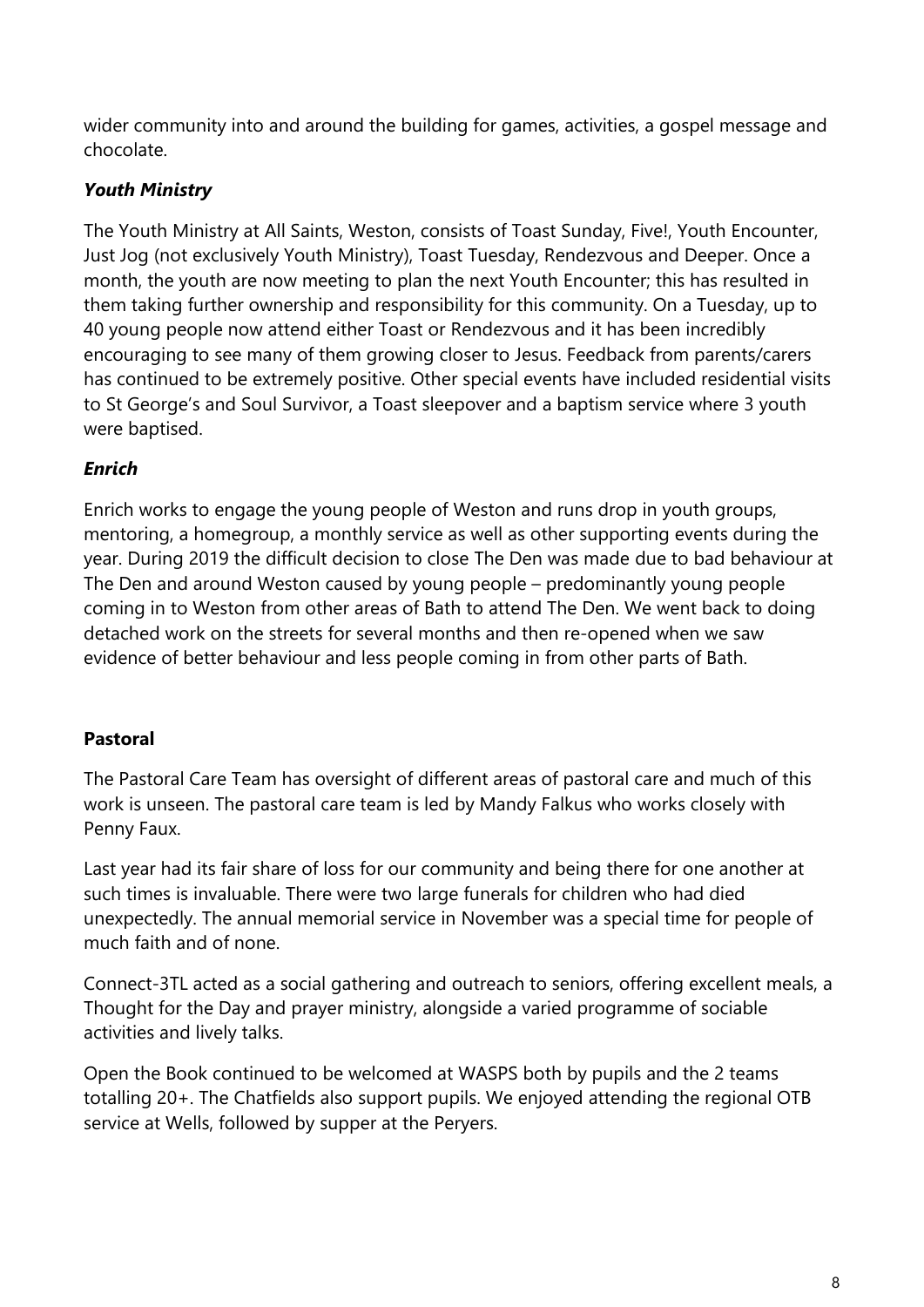There are a wide range of additional groups and care networks that operate across the church.

There was 1 baptism, 5 weddings and 11 funerals at the church, and 1 funeral service taken at the crematorium only during the year.

Prayer Ministry is offered at our Sunday services with teams who have been trained for the task. We have seen God meeting people's needs and encountering the Holy Spirit in significant ways. Members of the prayer ministry team continue to provide prayer at outreach events such as Connect 3TL and Summer on the Rec.

# **Buildings**

# *Fabric Team*

The team deal with the routine maintenance of the church building and also take on board the car park, churchyard and paths - much of this maintenance work is done 'in-house' by the team members. The team also discusses and organises more substantial repairs which are often beyond the scope of a DIY approach. Additionally, in conjunction with Chris Chatfield, the team reviews and implements health and safety work that has been brought to their attention. The team met three times during the course of 2019. They have not only completed much internal maintenance but have an overview of the longer-term work that is needed in line with the Quinquennial report.

# *ROCK*

2019 was the seventh year of activity focused the ROCK Project – the project to transform the church building into a versatile, comfortable, accessible, beautiful building that will enhance our worship, our growth in discipleship and our interaction with the local community and beyond.

Most of the year's activity has been focused on trying to secure planning permission from Bath & North East Somerset Council in respect of the proposed extension and some changes to the churchyard. This has not been an easy process because of the very conservative approach to change adopted by the Council officers. A third pre-planning enquiry was submitted in the first part of the year and further changes to the plans were made as a result of council officer comments. In August, a formal planning application was submitted together with 200 pages of supporting documentation. Since then there have been further discussions and further small changes have been made. In addition, the Council required the church to undertake a major survey of parking and traffic connected with church activities and to propose traffic mitigation measures for the future. The hope is that planning permission will be granted in the first quarter of 2020.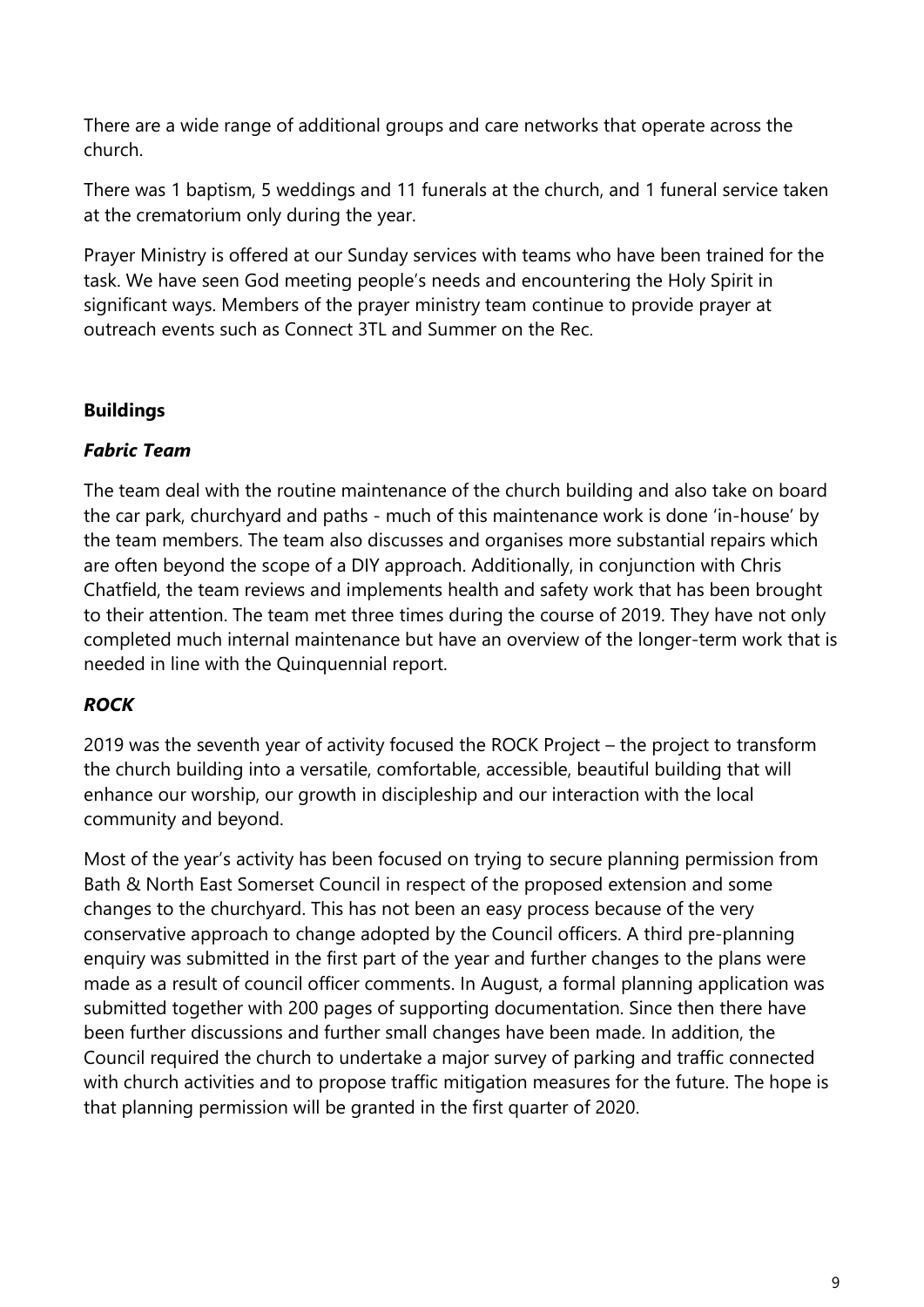Meanwhile the Diocese (which is also a planning authority) remains broadly supportive of the plans and the financial pledges made in 2016 by members of the congregation continue to be very largely honoured, which is very reassuring.

# **Communication and Administration**

# *Administrative Team*

In 2019 the team comprised: Gary Oaten, Community Resources and Communications Coordinator, Lisa Vernalls, Assistant CRCC and Finance Officer; Naomi Cox, Assistant Centre Manager; Barbara Kaehler, Events Assistant; Adam Vickers, Centre Caretaker, Kingsley Robinson, Hub Caretaker; Peter Room, Cleaner. The whole team has worked hard and to great effect in 2019 and some of the results can be read about in the Centre and Hub reports.

# *All Saints Centre*

All Saints Centre is the community centre owned and run by All Saints Church. Since its refurbishment in 2001, it has provided valuable meeting spaces for both the Church and the local community to use and very much continues to do so. We have a balance of usage split between Community, Church, Commercial and Private bookings and the income from these bookings was in excess of £60k in 2019. This income pays for the ongoing maintenance and expenses that the Centre incurs and also helps to fund the salaries of our operational staff.

All Saints Centre is a very valuable link between our Church and our community and is a bridge for our mission and outreach in Weston. The way in which we conduct ourselves in our dealings with those we interact with, and the events that we put on in the Centre as a Church, speak of our desire to be as Jesus was to others and to serve and support our community in faith and love.

A great improvement was made to the Weston Suite, our main hall, just before the end of 2019 by the installation of a number of acoustic ceiling panels in order to address the longstanding acoustic issue with reverberation in this area. The result is a significant improvement and it has been well received by all the users. This was a costly exercise, but we are very grateful to the Enovert trust who provided a grant that covered 90% of the purchase price of the panels.

The Centre continues to retain its regular users that contribute so much to the life of the building and we are so pleased to be able to support, along with others, the Noah's Ark Pre-School, Toddler Rock toddlers group, Connect 3TL seniors lunches, the Brownies and Rainbows, the dance, fitness and pilates groups, Beyond Dyslexia and all the children's groups that also take place here.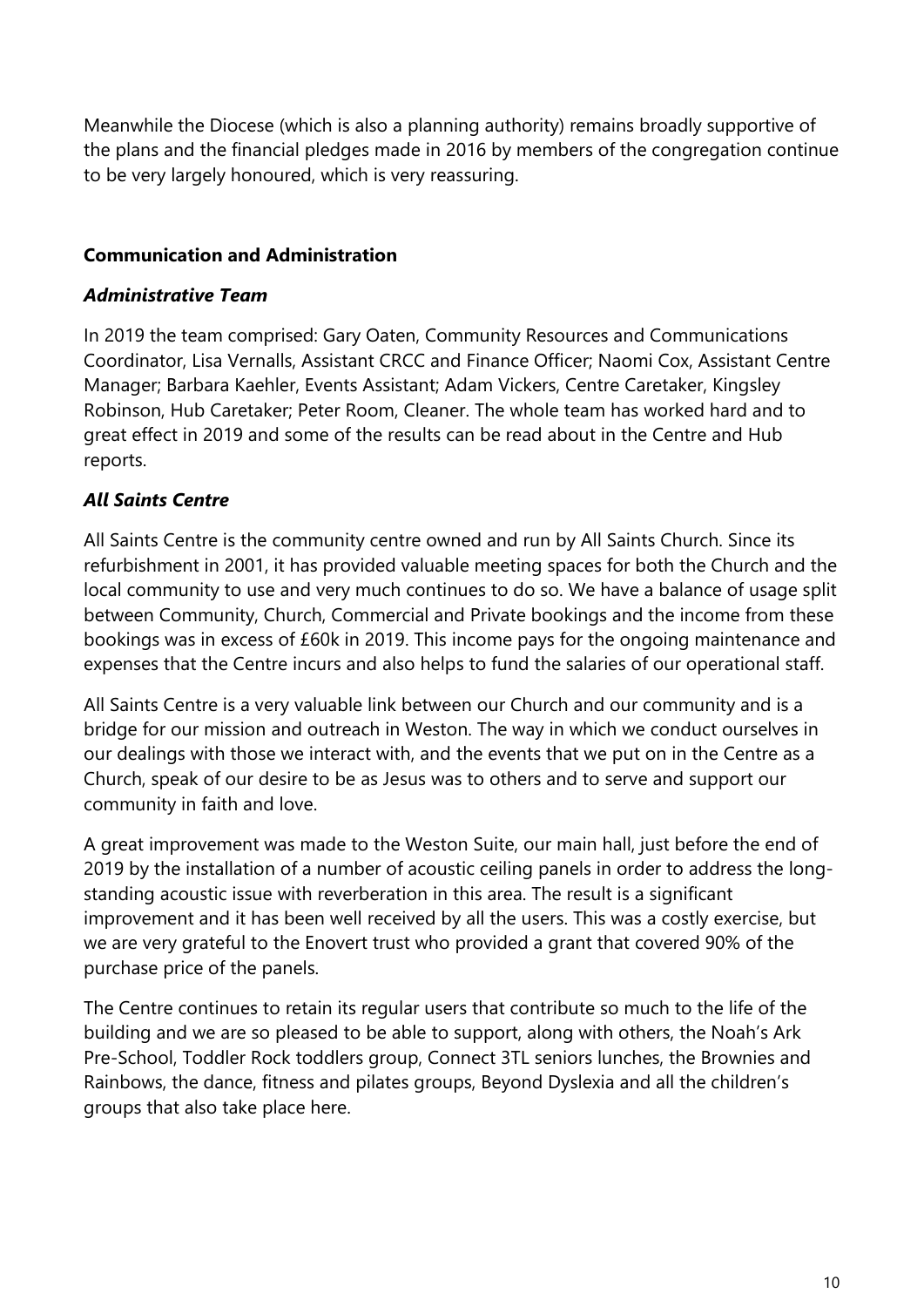# *Weston Hub*

2019 is really our first full year of managing and running the Weston Hub with a continuously busy schedule of bookings, and what a year it's been! It's not been without its challenges, but the first item to report is the really encouraging uptake in bookings and the fact that we exceeded our budgeted income by quite a margin by managing to achieve a turnover of over £47k. Weston Hub is well used but is challenging to run due to the numbers of young people congregating around the building. The Enrich team work closely with them and the building continues to be improved to make it a resource for all.

# **Financial Review**

The total income for 2019 was £609,884, of which £481,505 was unrestricted and £128,078 restricted. The total income was down from 2018 (£681,604). However, unrestricted income was up from 2018 (£436,654) and restricted was down from 2018 (£244,951), largely due to a drop in external grants.

The total expenditure was £502,362 (£504,039 in 2018) of which £402,360 was unrestricted and £100,003 restricted. This means we closed the year with a net unrestricted surplus of £59,446 and a restricted surplus of £28,076.

£346,281 was received in unrestricted giving (including Gift Aid), which supports the bulk of the work and ministry of the church. This represents an increase of nearly 13% from 2018.

Financial grants amounting to nearly £46,000 from a number of trusts, including St Johns Foundation, Enovert, Quartet, Tescos and Williams Carr Almshouses supported refurbishment of the Centre, the Weston Hub and a number of staff members' employment costs for the year.

Rent of £11,420 from the residential property owned by ASW and other land rented out added to the unrestricted funds.

The All Saints Centre again had another busy year with over £59,000 turnover from room bookings and fundraising.

The Weston Hub, a local community centre of which All Saints Weston took over the running, had an excellent year and generated over £43,000 of income through bookings, including internal bookings, which covered the ongoing costs of managing the building.

Mainly as a result of the ROCK project, there is a large pot of restricted funds which has been put into savings accounts, with several of the more ethical banks, seeking the best possible interest rate.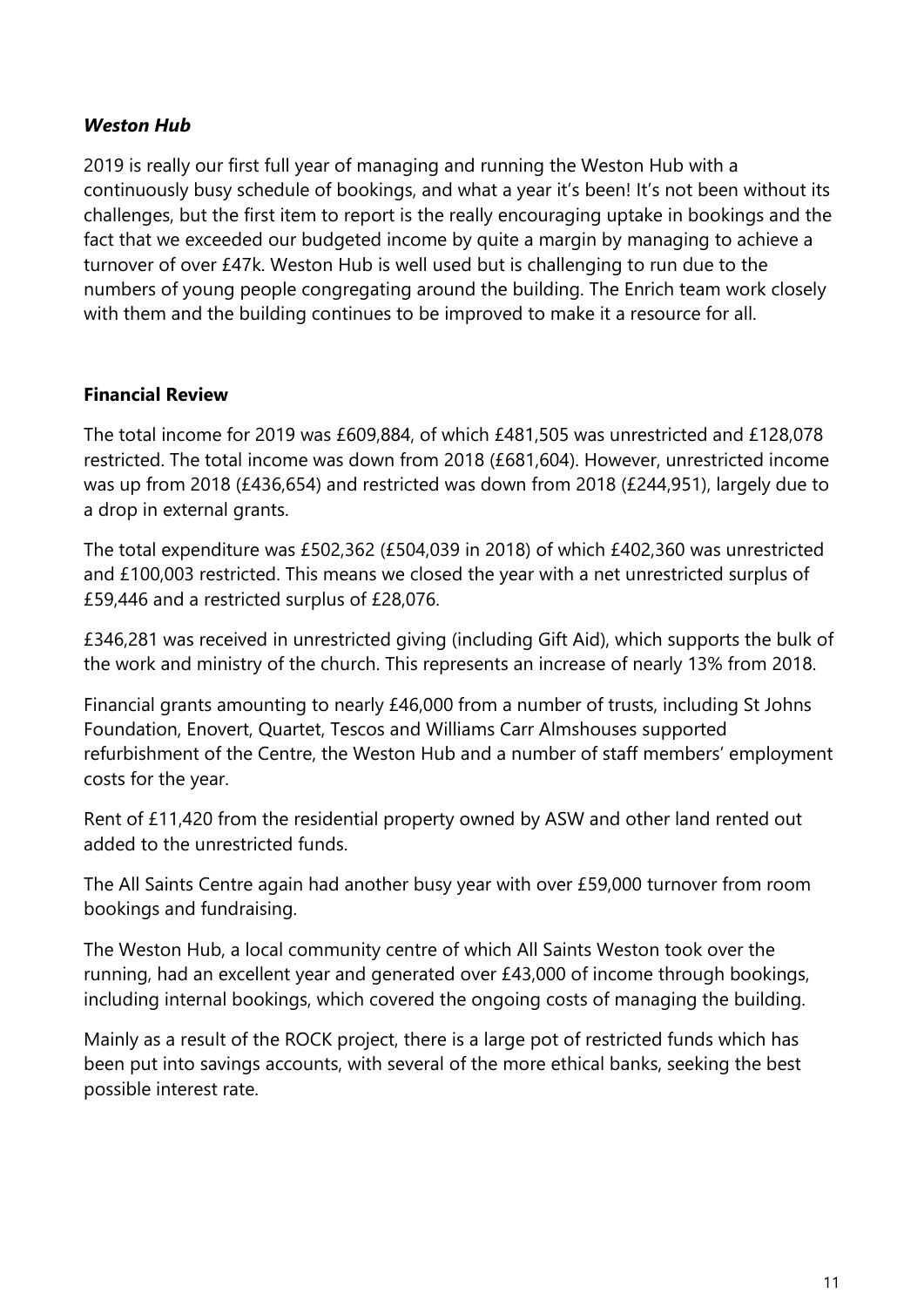# **Reserves Policy**

Last year, our aim was to hold £35k in free reserves (which corresponds to around one month's expenditure), which we achieved comfortably (hitting just over £51,000 of liquid unrestricted and designated free reserves). This year, we have managed to move on to just over £66,500.

We have identified the following possible strategies for managing ongoing operations in the event of our income suddenly falling and expenditure exceeding income, and having already exhausted our reserves (the order in this list does not correspond with order of priority):

- cutting out spending on mission giving and building maintenance;
- reducing parish share payments;
- reducing staff numbers and/or hours; and/ or
- sale of church owned residential property (worth £280k).

# **Plans for future periods**

# *Objectives for 2020 and beyond*

Continue to build on the vision to be a church on the way. Making the pathways clear for people to follow Jesus, grow as his disciples and go with the good news of Jesus into the community of Weston and beyond.

Develop and refine leadership and discipleship structures across the church in order to support the vision.

Continue to develop the five worshipping communities, especially leadership structures, as preparation for church growth.

Ensure all the buildings serve the wider vision to be a church on the way.

Continue to develop and implement the three-year financial plan, including the reserves policy and significant giving to mission in line with the vision.

Secure planning permission and faculties for the ROCK Project and begin to raise additional funds so that we can fully move from reimagining to realising.

### *Covid-19*

In March 2020 the charity took steps (in line with government advice) to help contain the outbreak of COVID-19. This included the temporary suspension of all physical gatherings and the charity has had to curtail, or change, how it operates. The trustees are monitoring income and expenditure and, if it becomes necessary, will take measures to mitigate the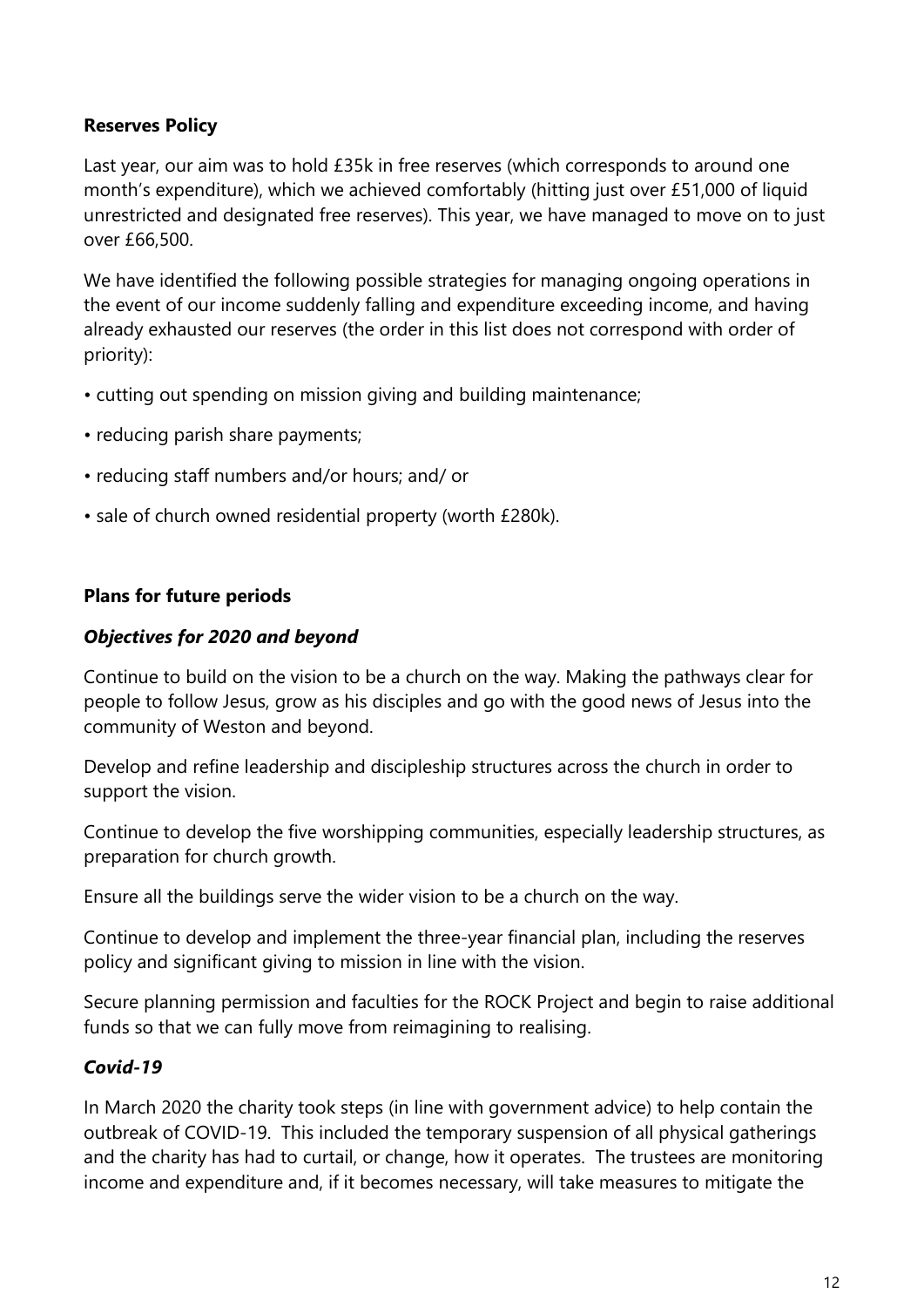impact of COVID-19 on the charity's unrestricted net current assets, as outlined in other sections of this report. The trustees are unable to reliably estimate the financial impact of COVID-19 at the present time. Although loss of income from venue hire will be impactful, there will be associated cost savings, including having made use of the governments furlough scheme.

# **Risk management**

The PCC is exposed to risks associated with finance, safeguarding, legislative compliance, buildings and infrastructure and pastoral oversight. A Risk Register is being compiled, to be reviewed annually.

The annual budget for the next financial year (January – December) is approved by the PCC at the November meeting. Performance against budget was reviewed at each PCC meeting. The majority of income comes, under God, via regular financial donations from members of the congregation. The Finance team can provide further support with planning, monitoring and communicating our financial position.

The Trustees have appointed a Safeguarding Officer who acts as a focal point for concerns. There is a link person between the Safeguarding Officer and the PCC. All key staff and volunteers working with children and vulnerable adults are recruited and access training as per the Safer Recruitment Policy 2017 by the House of Bishops and are checked with the Disclosure Barring Service (DBS). During 2019 twenty two people were Safer Recruited in addition to a number of five yearly DBS renewals. Two 'concerns' were raised during the year, investigated and successfully resolved within the parish with the assistance of the Rector. In summary the PCC has complied with the duty to have "due regard" to the House of Bishops guidance in relation to safeguarding.

<https://www.allsaintsweston.org.uk/Articles/537824/Safeguarding.aspx>

The PCC is committed to meeting its responsibilities relating to all pertinent legislation. During the year the PCC receives a report on Health & Safety at each meeting. The Trustees themselves provide a wide range of professional experience to steer the activities of the church and seek specialist advice where necessary to inform their decision-making.

Our buildings are insured and are inspected under a quinquennial regime, the most recent inspection was 25th February 2019. A team are reviewing and actioning the inspection in line with the Rock Project. The All Saints Centre and Weston Hub are reviewed every year. Under the Church Representation Rules, a report on the fabric of the buildings is prepared for the Trustees and included in the Annual Report to the church members.

Pastoral care is provided by the clergy and lay members of the church. Volunteers are carefully selected for their roles and receive training and support from the Pastoral Coordinator who is a part-time member of staff. Our insurance includes pastoral care indemnity cover for clergy and employees.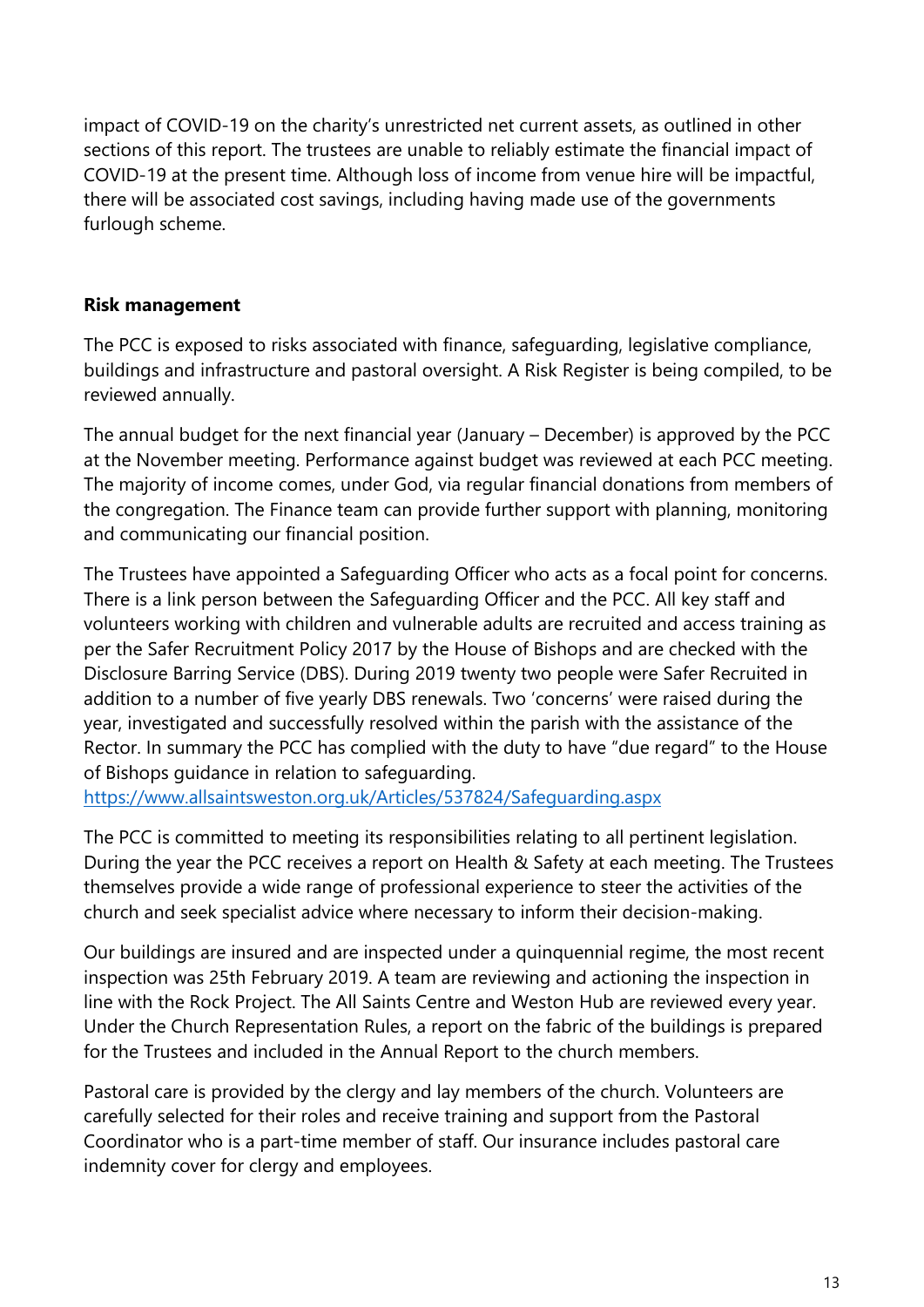### **Structure, Governance and Management**

The PCC is a corporate body established by the Church of England. The PCC operates under the Parochial Church Council Powers Measure. It is registered with the Charity Commission as "The Parochial Church Council of the Ecclesiastical Parish of Bath, Weston, All Saints", with a working name: "All Saints, Bath, Weston." The Charity registration number is: 1136968. PCC members are Trustees.

The method of appointment of PCC members is set out in the Church Representation Rules. At All Saints Weston the members of the PCC are the incumbent, readers, churchwardens, members elected by those members of the congregation who are on the electoral roll of the church, and one member co-opted by the PCC. All church attendees are encouraged to register on the Electoral Roll and are made aware that they may then stand for election to the PCC. New members of the PCC are given relevant material to read. Officers of the PCC attend training courses as appropriate. As Trustees, members of the PCC have had regard to the guidance issued by the charity commission on public benefit.

The PCC meets bi-monthly with additional meetings as required. The Staff Team carried responsibility for the day-to-day leading of Church matters. Smaller teams, comprising at least one PCC member, met between full meetings of the PCC. Whenever practicable, minutes from these team meetings are circulated to all PCC members prior to PCC meetings. Financial decisions need agreement from the PCC.

The PCC has appointed individuals with responsibility for:

- Safeguarding Children, Young People & Vulnerable Adults Paul Bright
- Health & Safety Chris Chatfield
- Human Resources Ernie Messer
- Data Controller GDPR Mark Searle
- Data Protection Officer Kevin Hurley

None of the PCC members receive remuneration for their work.

# **PCC Responsibility Statement**

Under the Charities Act 2011, the PCC is required to prepare a statement of accounts for each accounting year which gives a true and fair view of the state of affairs of the church. We are required to:

- Select suitable accounting policies and apply them consistently;
- Make judgements and estimates that are reasonable and prudent;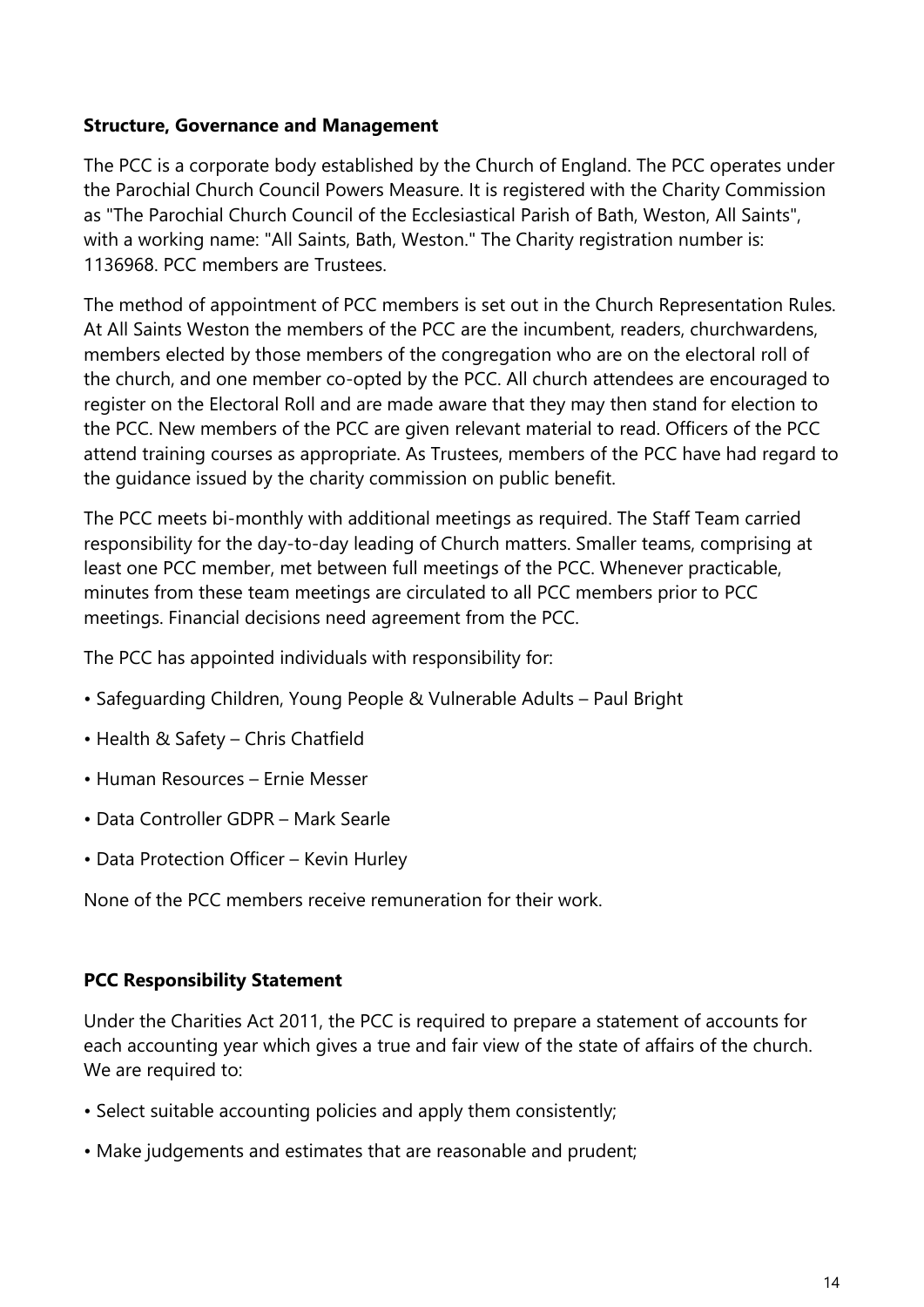- State whether the policies adopted are in accordance with the Church Accounting Regulations and with applicable accounting standards; and
- Prepare the financial statements on a going concern basis.

We are responsible for keeping proper accounting records which disclose with reasonable accuracy at any time the financial position of the church and to ensure that such accounts comply with applicable accounting standards and with the Statements of Recommended Practice and Regulations made under Section130 of the Charities Act 2011. We also have a responsibility to safeguard the assets of the church and to take reasonable steps for the prevention of fraud and other irregularities.

### **Approval**

Signed on:

on behalf of the PCC:

Le Surle Potent 4

**Rev. Mark Searle (Rector) Robert Gray (Treasurer)**



Patel dan

**Ben Wynne (Churchwarden) Paddy Gleave (Churchwarden)**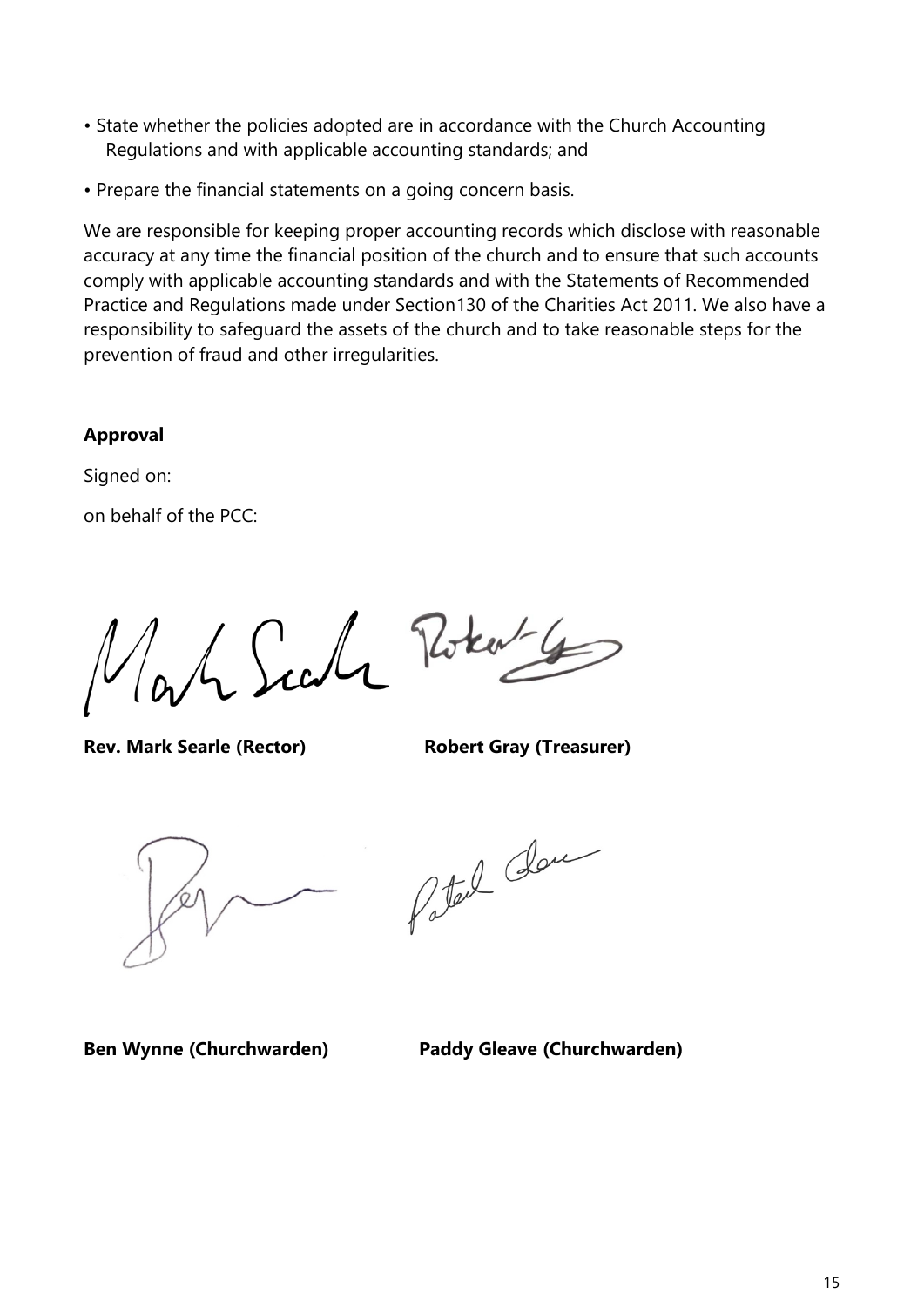### **INDEPENDENT EXAMINER'S REPORT**

### **TO THE MEMBERS OF THE PAROCHIAL CHURCH COUNCIL OF**

### **THE PAROCHIAL CHURCH COUNCIL OF THE ECCLESIASTICAL PARISH OF 'ALL SAINTS, BATH, WESTON' ('the Charity')**

I report to the members of the PCC (who are also the charity's trustees) on my examination of the accounts of the Charity for the year ended 31 December 2019 on pages 17 to 33 following, which have been prepared on the basis of the accounting policies set out on pages 20 to 22.

### **Responsibilities and basis of report**

As members of the PCC you are responsible for the preparation of the accounts in accordance with the requirements of the Charities Act 2011 ('the Act').

I report in respect of my examination of the Charity's accounts carried out under section 145 of the Act and in carrying out my examination I have followed all the applicable Directions given by the Charity Commission under section 145(5)(b) of the Act.

### **Independent examiner's statement**

Since the Charity's gross income exceeded £250,000 your examiner must be a member of a body listed in section 145 of the 2011 Act. I confirm that I am qualified to undertake the examination because I am a member of the Institue of Chartered Accountants in England and Wales, which is one of the listed bodies.

I have completed my examination. I confirm that no matters have come to my attention in connection with the examination giving me cause to believe:

1. accounting records were not kept in respect of the Charity as required by section 130 of the Act; or

### 2. the accounts do not accord with those records; or

3. the accounts do not comply with the applicable requirements concerning the form and content of accounts set out in the Charities (Accounts and Reports) Regulations 2008 other than any requirement that the accounts give a 'true and fair' view which is not a matter considered as part of an independent examination.

I have no concerns and have come across no other matters in connection with the examination to which attention should be drawn in this report in order to enable a proper understanding of the accounts to be reached.

Jacob Farley ACA October 2020 Institue of Chartered Accountants in England and Wales

Stewardship 1 Lamb's Passage London EC1Y 8AB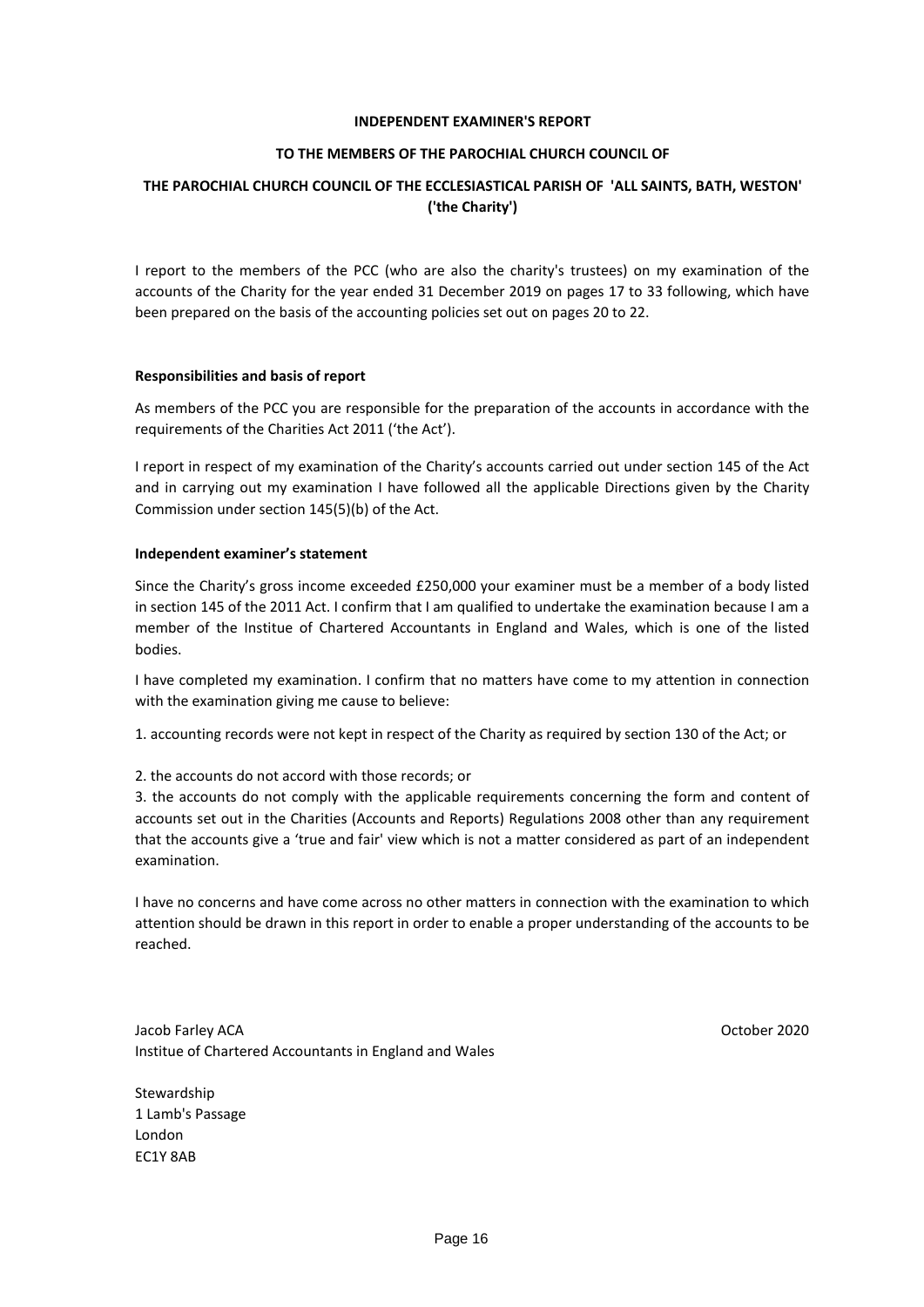### **STATEMENT OF FINANCIAL ACTIVITIES**

#### **FOR THE YEAR ENDED 31 DECEMBER 2019**

|                                    |                |              |            |           | Total     | Total     |
|------------------------------------|----------------|--------------|------------|-----------|-----------|-----------|
|                                    |                | Unrestricted | Restricted | Endowment | Funds     | Funds     |
|                                    |                | Funds        | Funds      | Funds     | 2019      | 2018      |
|                                    | Note           | £            | £          | £         | £         | £         |
| <b>INCOME AND ENDOWMENTS FROM:</b> |                |              |            |           |           |           |
| Donations and legacies             | 3              | 346,281      | 123,089    |           | 469,370   | 546,680   |
| Charitable activities              | 4              | 124,104      | 64         |           | 124,168   | 118,648   |
| Investments                        | 5              | 11,280       | 4,806      |           | 16,086    | 14,404    |
| Other income                       | 6              | 140          | 120        |           | 260       | 1,873     |
| <b>Total income and endowments</b> |                | 481,805      | 128,078    |           | 609,884   | 681,604   |
| <b>EXPENDITURE ON:</b>             |                |              |            |           |           |           |
| Charitable activities              | $\overline{7}$ | 402,360      | 100,003    |           | 502,362   | 492,668   |
| Raising funds                      | 8              |              |            |           |           | 11,371    |
| <b>Total expenditure</b>           |                | 402,360      | 100,003    |           | 502,362   | 504,039   |
| Net gains/(losses) on investments  |                | (20,000)     |            | 6,591     | (13, 409) | (530)     |
| Net income/(expenditure)           |                | 59,446       | 28,076     | 6,591     | 94,113    | 177,035   |
| <b>Transfers between funds</b>     | 19             | (15,881)     | 15,881     |           | 0         |           |
| Net movement in funds              |                | 43,565       | 43,957     | 6,591     | 94,113    | 177,035   |
| <b>Reconciliation of funds:</b>    |                |              |            |           |           |           |
| Total funds brought forward        |                | 1,988,989    | 278,939    | 35,746    | 2,303,674 | 2,126,638 |
| <b>Total funds carried forward</b> | 19             | 2,032,554    | 322,896    | 42,337    | 2,397,787 | 2,303,674 |

The statement of financial activities includes all gains and losses recognised in the year.

All income and expenditure derive from continuing operations.

The notes on page 20 - 33 form part of these accounts.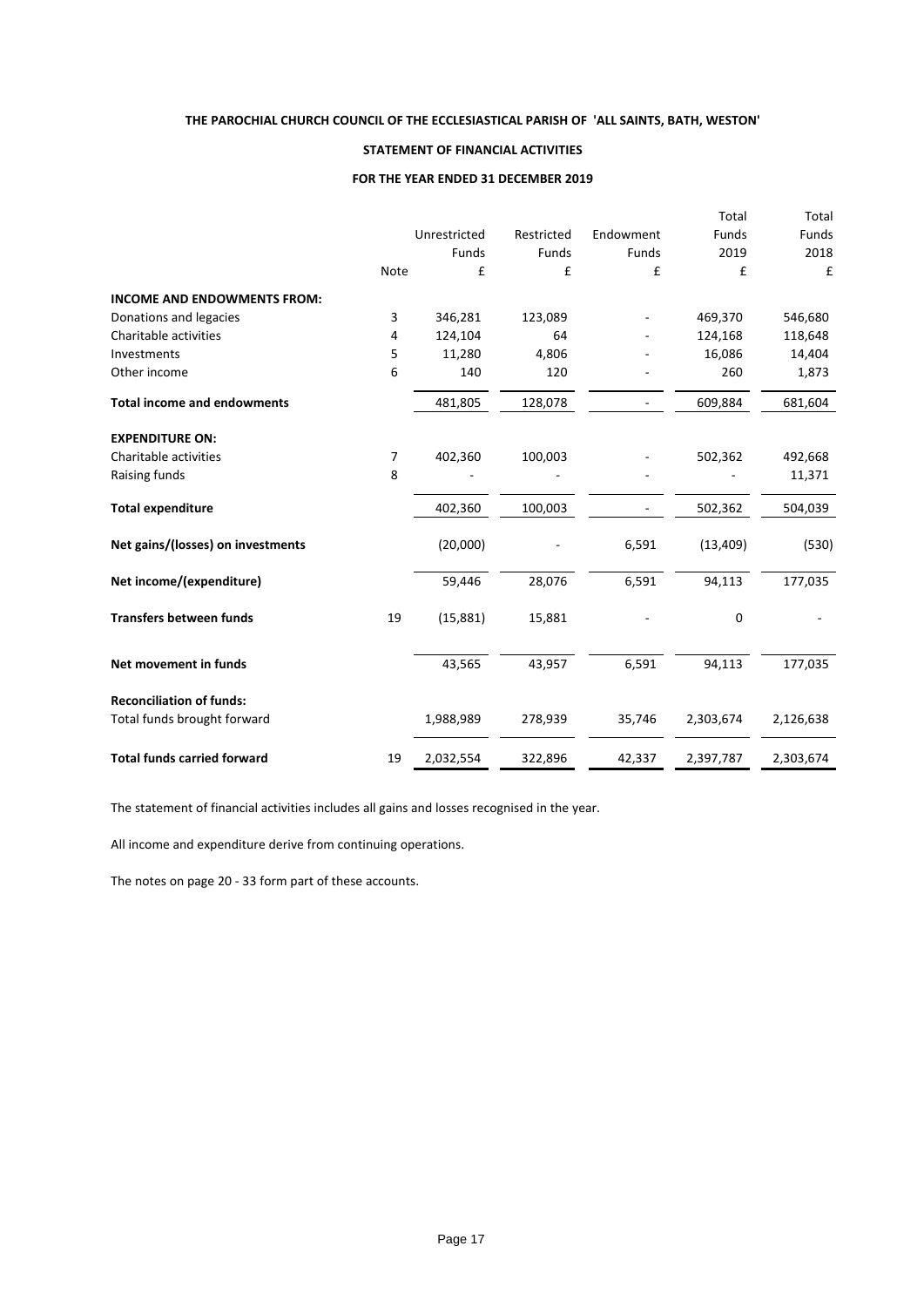#### **BALANCE SHEET**

### **AS AT 31 DECEMBER 2019**

| Unrestricted<br>Endowment<br>Funds<br>Funds<br>Restricted<br>Funds<br>Funds<br>Funds<br>2019<br>2018<br>Note<br>£<br>£<br>£<br>£<br>£<br><b>FIXED ASSETS</b><br>Tangible assets<br>11<br>1,637,451<br>1,637,451<br>1,637,451<br>12<br>Investments<br>280,000<br>42,337<br>322,337<br>335,746<br>42,337<br>1,917,451<br>1,959,788<br>1,973,196<br><b>CURRENT ASSETS</b><br>Debtors<br>8,038<br>8,038<br>24,855<br>13<br>167,000<br>Investments<br>14<br>167,000<br>$\overline{a}$<br>Cash at bank and in hand<br>15<br>122,088<br>181,446<br>303,534<br>347,485<br>478,572<br>130,126<br>348,446<br>372,339<br><b>CREDITORS: Amounts falling</b> |
|-------------------------------------------------------------------------------------------------------------------------------------------------------------------------------------------------------------------------------------------------------------------------------------------------------------------------------------------------------------------------------------------------------------------------------------------------------------------------------------------------------------------------------------------------------------------------------------------------------------------------------------------------|
|                                                                                                                                                                                                                                                                                                                                                                                                                                                                                                                                                                                                                                                 |
|                                                                                                                                                                                                                                                                                                                                                                                                                                                                                                                                                                                                                                                 |
|                                                                                                                                                                                                                                                                                                                                                                                                                                                                                                                                                                                                                                                 |
|                                                                                                                                                                                                                                                                                                                                                                                                                                                                                                                                                                                                                                                 |
|                                                                                                                                                                                                                                                                                                                                                                                                                                                                                                                                                                                                                                                 |
|                                                                                                                                                                                                                                                                                                                                                                                                                                                                                                                                                                                                                                                 |
|                                                                                                                                                                                                                                                                                                                                                                                                                                                                                                                                                                                                                                                 |
|                                                                                                                                                                                                                                                                                                                                                                                                                                                                                                                                                                                                                                                 |
|                                                                                                                                                                                                                                                                                                                                                                                                                                                                                                                                                                                                                                                 |
|                                                                                                                                                                                                                                                                                                                                                                                                                                                                                                                                                                                                                                                 |
|                                                                                                                                                                                                                                                                                                                                                                                                                                                                                                                                                                                                                                                 |
|                                                                                                                                                                                                                                                                                                                                                                                                                                                                                                                                                                                                                                                 |
|                                                                                                                                                                                                                                                                                                                                                                                                                                                                                                                                                                                                                                                 |
| 16<br>(15,023)<br>(25, 549)<br>(40, 572)<br>(41, 861)<br>due within one year                                                                                                                                                                                                                                                                                                                                                                                                                                                                                                                                                                    |
| Net current assets / (liabilities)<br>322,896<br>438,000<br>330,479<br>115,104                                                                                                                                                                                                                                                                                                                                                                                                                                                                                                                                                                  |
|                                                                                                                                                                                                                                                                                                                                                                                                                                                                                                                                                                                                                                                 |
| 2,032,554<br>322,896<br>42,337<br>2,397,787<br>2,303,675<br><b>Total assets less current liabilities</b>                                                                                                                                                                                                                                                                                                                                                                                                                                                                                                                                        |
| <b>TOTAL NET ASSETS</b><br>2,032,554<br>322,896<br>42,337<br>2,397,787<br>2,303,675                                                                                                                                                                                                                                                                                                                                                                                                                                                                                                                                                             |
|                                                                                                                                                                                                                                                                                                                                                                                                                                                                                                                                                                                                                                                 |
| 19<br><b>FUND BALANCES</b>                                                                                                                                                                                                                                                                                                                                                                                                                                                                                                                                                                                                                      |
| <b>Unrestricted Funds</b>                                                                                                                                                                                                                                                                                                                                                                                                                                                                                                                                                                                                                       |
| General funds<br>1,932,211<br>1,932,211<br>1,951,725                                                                                                                                                                                                                                                                                                                                                                                                                                                                                                                                                                                            |
| Designated funds<br>100,343<br>100,343<br>37,265                                                                                                                                                                                                                                                                                                                                                                                                                                                                                                                                                                                                |
| 2,032,554<br>2,032,554<br>1,988,990                                                                                                                                                                                                                                                                                                                                                                                                                                                                                                                                                                                                             |
| <b>Restricted Funds</b><br>322,896<br>322,896<br>278,940<br>$\overline{a}$<br>$\overline{a}$                                                                                                                                                                                                                                                                                                                                                                                                                                                                                                                                                    |
| 42,337<br>35,746<br><b>Endowment Funds</b><br>42,337                                                                                                                                                                                                                                                                                                                                                                                                                                                                                                                                                                                            |
| 322,896<br>2,032,554<br>42,337<br>2,397,787<br>2,303,675                                                                                                                                                                                                                                                                                                                                                                                                                                                                                                                                                                                        |

The financial statements were approved by the members of the PCC on October 2020 and were signed on its behalf by:

---------------------------------------

Marke Searle

Charity number: 1136968

The notes on page 20 - 33 form part of these accounts.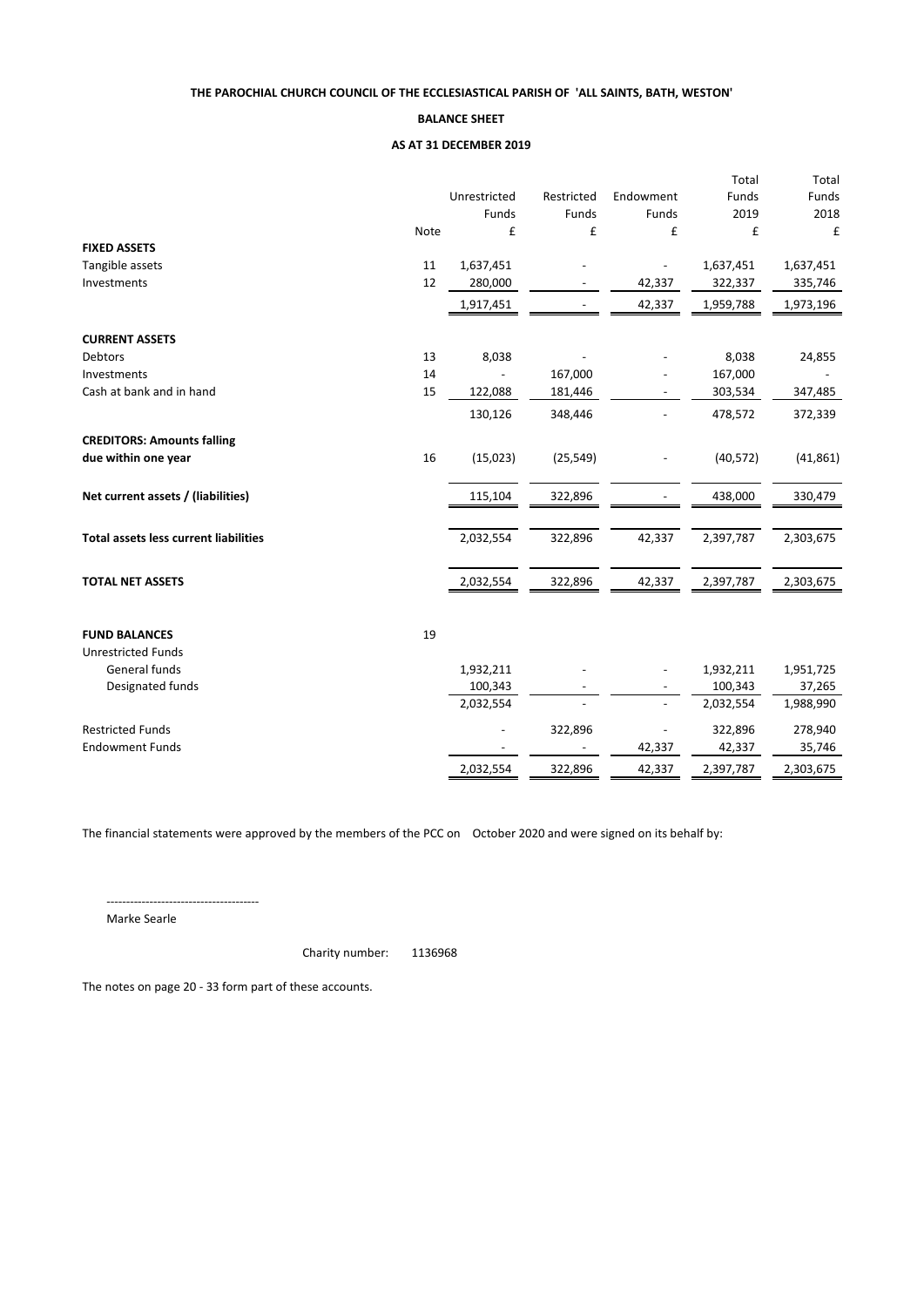### **FOR THE YEAR ENDED 31 DECEMBER 2019**

#### **CASH FLOW STATEMENT**

|                                                        | Note | 2019      | 2018      |
|--------------------------------------------------------|------|-----------|-----------|
|                                                        |      | £         | £         |
| Cash flows from operating activities:                  |      |           |           |
| Net cash provided by (used in) operating activities    | a    | 106,963   | 131,545   |
|                                                        |      |           |           |
| Cash flows from investing activities:                  |      |           |           |
| Dividends, interest and rents from investments         |      | 16,086    | 14,404    |
| Purchase of property, plant and equipment              |      |           | (88, 750) |
| Purchase of investments                                |      | (167,000) |           |
| Net cash provided by/(used in) investing activities    |      | (150,914) | (74,346)  |
|                                                        |      |           |           |
| Change in cash and equivalents in the reporting period |      | (43, 951) | 57,200    |
|                                                        |      |           |           |
| Cash and equivalents at the beginning of the year      | b    | 347,485   | 290,284   |
| Cash and cash equivalents at the end of the year       | b    | 303,534   | 347,485   |
|                                                        |      |           |           |

### **Analysis of changes in net debt:**

|                          | At start of<br>year | non-cash<br>movements        | Cash-flows | At end of<br>year |
|--------------------------|---------------------|------------------------------|------------|-------------------|
| Cash                     | 347,485             | $\overline{\phantom{a}}$     | (43, 951)  | 303,534           |
| Total net funds / (debt) | 347,485             | $\qquad \qquad \blacksquare$ | (43, 951)  | 303,534           |

### **Note a: Reconciliation of net income/(expenditure) to net cash flow from operating activities**

|                                                                                      | 2019     | 2018      |
|--------------------------------------------------------------------------------------|----------|-----------|
|                                                                                      | £        | £         |
| Net income/(expenditure) for the reporting period (as per the statement of financial |          |           |
| activities)                                                                          | 94,113   | 177,035   |
| <b>Adjustments for:</b>                                                              |          |           |
| Depreciation charges and provisions for impairment                                   |          |           |
| (Gains)/losses on investments                                                        | 13.409   | 530       |
| Dividends, interest and rents from investments                                       | (16,086) | (14, 404) |
| (Increase)/decrease in debtors                                                       | 16,816   | (3,743)   |
| Increase/(decrease) in creditors                                                     | (1,289)  | (27, 873) |
| Net cash provided by (used in) operating activities                                  | 106,963  | 131,545   |
|                                                                                      |          |           |

### **Note b: Analysis of cash and cash equivalents**

|                                                       | 2019    | 2018    |
|-------------------------------------------------------|---------|---------|
|                                                       |         |         |
| Cash at bank with immediate access                    | 132,153 | 92.391  |
| Notice deposits (with a term of three months or less) | 171.104 | 255.009 |
| Petty cash                                            | 277     | 84      |
| Total cash and cash equivalents                       | 303,534 | 347,485 |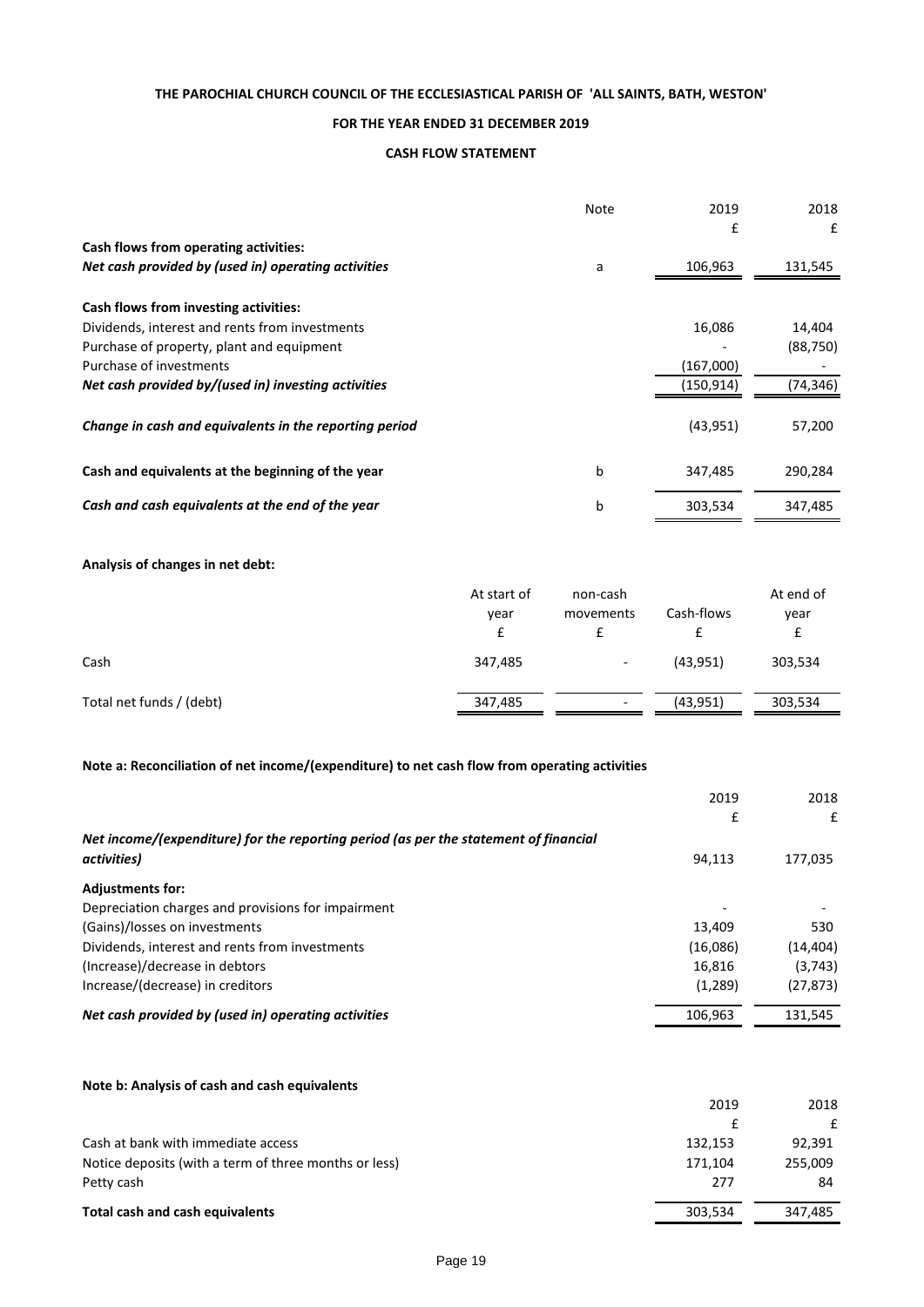#### **NOTES TO THE ACCOUNTS**

#### **FOR THE YEAR ENDED 31 DECEMBER 2019**

#### **1 Statutory Information**

The Parochial Church Council of the Ecclesiastical Parish of All Saints Bath Weston is a charity registered with the Charity Commission in England & Wales. The charity's registered number and principal address can be found on the Charity Information page.

#### **2 Accounting Policies**

These financial statements are prepared on a going concern basis, under the historical cost convention as modified by the revaluation of certain assets, which are measured at fair value through the Statement of Financial Activities. The financial statements include all activities for which the PCC is legally responsible; the activities of informal gatherings of church members and groups that owe their main affiliation to another body and are excluded.

These financial statements have been prepared in accordance with The Church Accounting Regulations 2006, the 'Statement of Recommended Practice: Accounting and Reporting by Charities preparing their accounts in accordance with the Financial Reporting Standard applicable in the UK and Republic of Ireland (FRS 102)' ("the Charities SORP"), with the Financial Reporting Standard applicable in the United Kingdom and Republic of Ireland ("FRS 102") and with the Charities Act 2011. The charity meets the definition of a public benefit entity as set out in FRS 102.

The Charities (Accounts and Reports) Regulations 2008 (the '2008 Regulations') requires charities to prepare their accounts in accordance with 'Accounting and Reporting by Charities: Statement of Recommended Practice effective from 1 April 2005' but this accounting standard has since been withdrawn and has been replaced by the Charities SORP mentioned in the preceding paragraph. The charity has prepared these financial statements in accordance with the new Charities SORP; this departure from the 2008 Regulations is believed to be necessary for these financial statements to give a 'true and fair view'.

The principles adopted in the preparation of the financial statements are set out below.

#### a) Going concern

The PCC have assessed whether the use of the going concern basis is appropriate and have considered possible events or conditions that might cast significant doubt on the ability of the charity to continue as a going concern. The PCC have made this assessment for a period of at least one year from the date of approval of the financial statements. In particular the PCC have considered the charity's forecasts and projections and the possible implications should projected income and / or expenditure vary unexpectedly. The PCC have concluded that there is a reasonable expectation that the charity has adequate resources to continue to operate for the foreseeable future. In making this assessment the trustees have considered the impact of Covid-19 and have concluded that its impact on net income will not be material. The charity therefore continues to adopt the going concern basis in preparing its financial statements.

#### b) Income

Income (which includes planned giving, collections and other donations) is recognised in the period in which the charity becomes entitled to receipt, the amount receivable can be measured with reasonable certainty, and receipt is probable. For the most part income is generally recognised when it is received by, or on behalf of, the PCC. Income is only deferred when the charity has to fulfil conditions before becoming entitled to it or where the donor has specified that the income is to be expended in a future period.

Income from donations and legacies includes:

- i) Recoverable gift aid. This is recognised when the related donation is received. Gift aid that has not been recovered by the balance sheet date is included as a debtor.
- ii) Goods donated for distribution to beneficiaries are recognised as income when receivable at fair value (being an estimate of the amount it would cost to purchase those items). When donated goods, services and facilities are distributed or consumed, an expense in respect of those items is included in the Statement of Financial Activities. At the year end any goods that have not been distributed or consumed are recognised as stock; donated fixed assets are capitalised. The charity relies on volunteers to carry out many of its activities. However, in accordance with the SORP, the value of these services has not been included in these financial statements as they cannot be reliably measured.
- iii) Legacies. Income from legacies is recognised when a distribution is received from the estate or, if earlier, when the charity has been notified that a distribution will be made and the amount receivable can be measured reliably.

Income from charitable activities represents income receivable from goods, services and facilities supplied in furtherance of the charity's charitable objects.

Investment income represents income generated by the charity's assets and includes income from letting the charity's property and bank interest.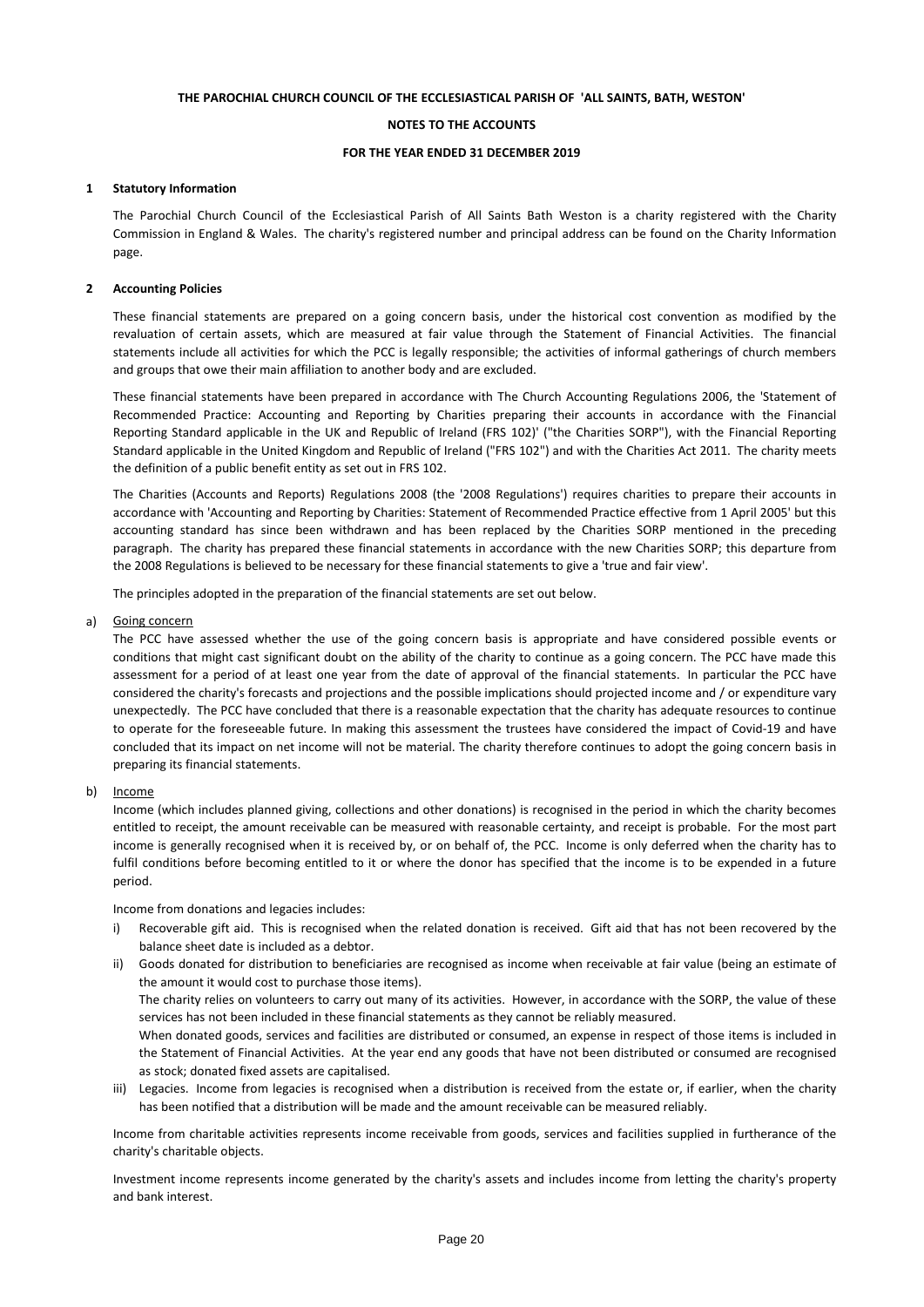#### **NOTES TO THE ACCOUNTS**

#### **FOR THE YEAR ENDED 31 DECEMBER 2019**

#### **2 Accounting Policies (continued)**

#### c) Expenditure

Expenditure, including irrecoverable VAT, is recognised when it is incurred or, if earlier, when a legal or constructive obligation for a payment arises provided that it is probable that settlement will be required and the amount of the obligation can be measured reliably.

Contributions in respect of the diocesan parish share are included in the Statement of Financial Activities for all amounts agreed to being payable for the financial year. Any contributions that have not been paid over by the year end are included as a creditor.

The charity makes grants to other institutions and individuals to further its charitable objectives. Grants payable are recognised as constructive obligations arise, which is generally when the charity expresses a commitment to the recipient that can be measured reliably and then only to the extent that any conditions associated with the grant are outside of the control of the charity.

Expenditure on raising funds comprises the costs incurred on fundraising.

The charity's overheads, being costs that have not been incurred directly on a charitable activity, have been have been disclosed separately in the notes under the heading 'Costs incurred on support and administration'. These costs have been allocated to the charity's various activities using an appropriate basis being the relative use of personnel.

Governance costs, which are included in expenditure on charitable activities but are identified separately in the notes to the accounts, includes costs associated with the independent examination of the financial statements, compliance with constitutional and statutory requirements and any other expenditure incurred on the strategic management of the charity.

#### d) Fund accounting

General funds are unrestricted funds which are available for use at the discretion of the PCC in furtherance of the general objectives of the charity. Designated funds comprise unrestricted funds that have been set aside by the PCC for particular purposes. Restricted funds are donations which are to be used in accordance with specific restrictions imposed by donors; they include donations received from appeals for specific activities or projects. Endowment funds are donations that are retained as capital in accordance with the donor's wishes. The nature of the restriction determines whether the endowments represent permanent endowments or expendable endowments.

#### e) Tangible fixed assets

Consecrated and beneficed property is not included in these financial statements by virtue of s.10(2) of the Charities Act 2011. All expenditure on consecrated or beneficed buildings is written off in the year in which it is incurred.

Movable church furnishings held by the incumbent and Churchwardens on special trust for the PCC and which require a faculty for disposal are capitalised in accordance with the policy set out below. These items are regarded as inalienable property and are listed in the church's inventory which can be inspected at any reasonable time. Inalienable property acquired prior to 2000 has not been capitalised as there is insufficient cost information available.

Items purchased or donated for the charity's own use are capitalised when the cost of purchased items, or the fair value of donated items, is more than £1,000 and the item is expected to benefit the charity over more than one accounting period. Depreciation is charged on a straight line basis so as to write down the value of each asset to its estimated residual value (if any) over its expected useful economic life.

By reference to a professional valuation, the trustees estimated the market value of the charity's freehold property on 1 January 2014 (being the date of transition to FRS102) and, as permitted by FRS102, its estimated market value on that date has been treated as being the property's deemed cost.

The members of the PCC consider the residual value of the freehold building to be very high such and believe that any provision for depreciation would not be material; consequently no depreciation has been charged in these accounts.

The carrying values of tangible fixed assets are reviewed for impairment in periods when events or changes in circumstances indicate that the carrying value may not be recoverable.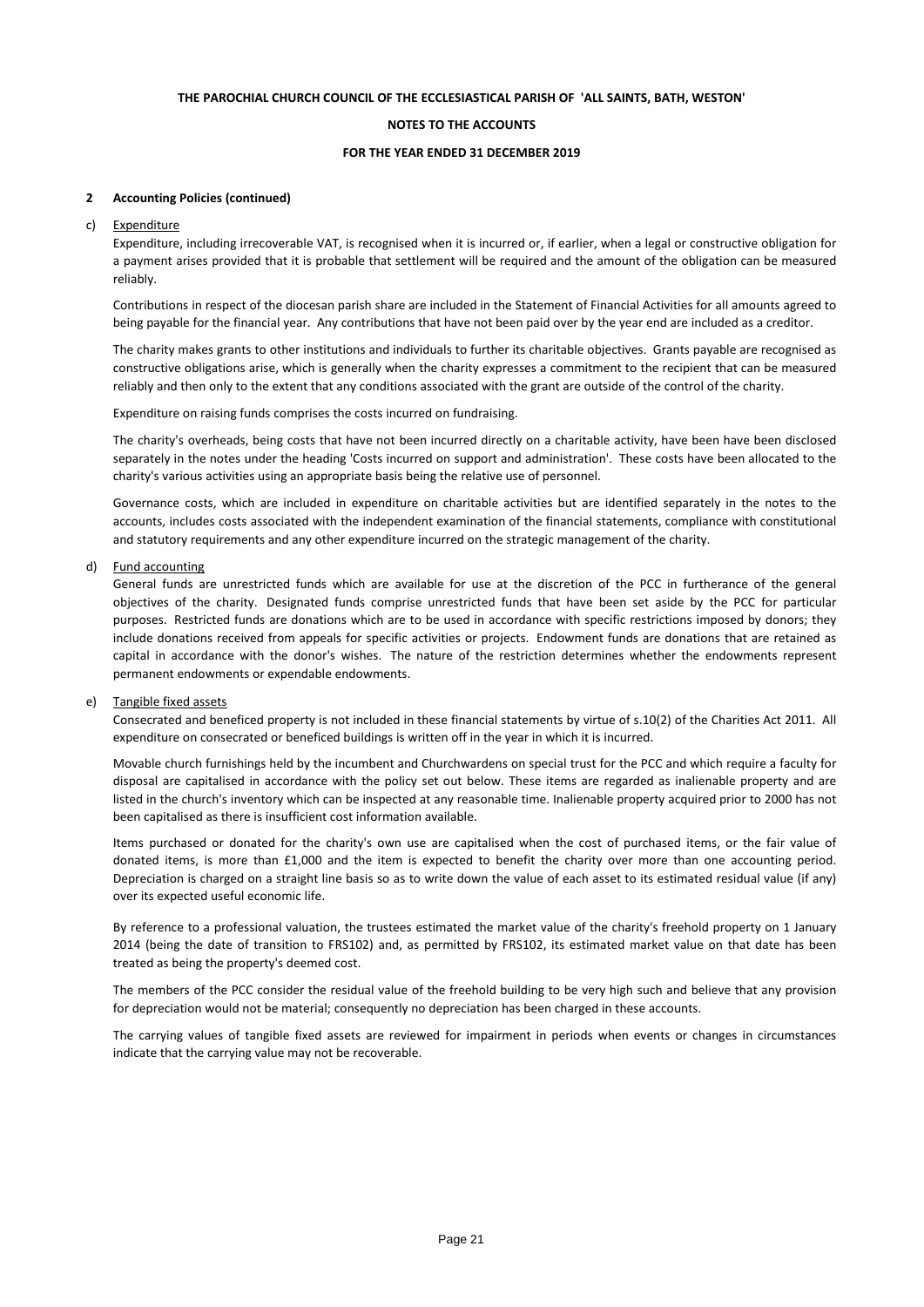#### **NOTES TO THE ACCOUNTS**

#### **FOR THE YEAR ENDED 31 DECEMBER 2019**

#### **2 Accounting Policies (continued)**

f) **Investments** 

> Fixed asset investments are held to generate income and / or for their investment potential. Current asset investments are investments that are held specifically for sale or are investments that the charity expects to sell by the next balance sheet date. Investments, other than social investments (see below), are valued as follows:

- i) Investment property and listed investments are valued at their market value (fair value) at the balance sheet date.
- ii) Unlisted investments are measured at cost less impairment where it becomes apparent that the amount that could be realised is less than cost.

Gains and losses on investment assets are included in the Statement of Financial Activities under the heading 'Net gains / (losses) on investments'.

#### g) Pension scheme arrangements

The charity operates defined contribution pension schemes for its employees. Obligations for contributions to these schemes are recognised as an expense when the liability arises. The assets of these schemes are held separately from those of the charity in independently administered funds.

#### h) Taxation

The charity has taken advantage of the various reliefs from taxation available to charities and no tax is payable on the charity's income.

#### i) Financial instruments

The charity's financial assets and financial liabilities all qualify as basic financial instruments, as defined by FRS102. Creditors and debtors are measured at their expected settlement value (normally the amount of cash that the charity expects to pay or receive).

#### j) Critical accounting estimates and areas of judgement

ln preparing financial statements certain judgements, estimates and assumptions have to be made that affect the amounts recognised in the financial statements. The members of the PCC consider the following to be significant:

- i) The annual depreciation charge for property, plant and equipment is sensitive to changes in the estimates for useful economic life and residual value. These estimates are reassessed annually and, when necessary, adjusted to reflect current circumstances.
- ii) The constructive obligation for grants payable is based on an assessment of the likely duration of the supported activity. Again this estimate is re-assessed annually and the obligation is adjusted to reflect current expectations.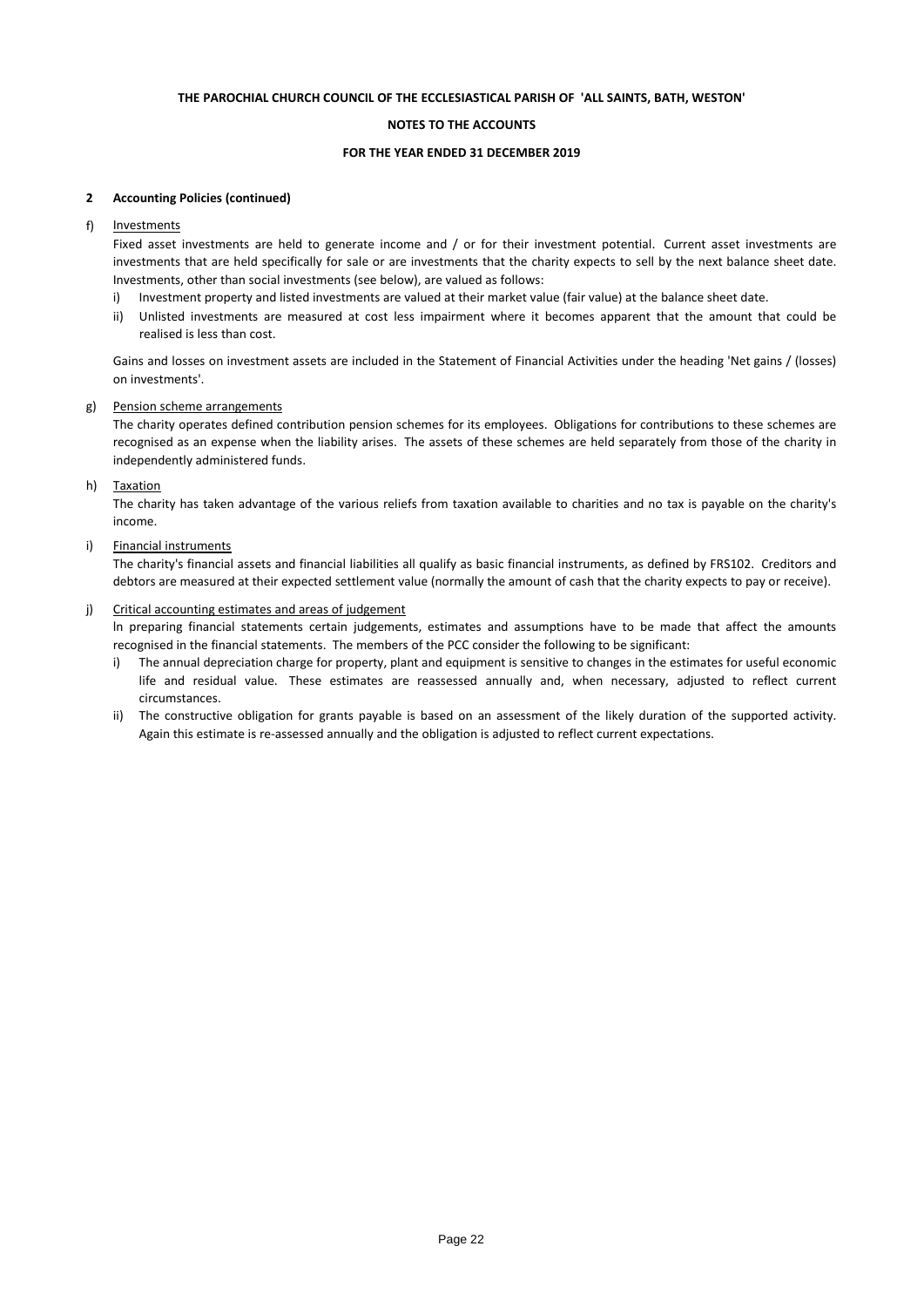### **NOTES TO THE ACCOUNTS**

### **FOR THE YEAR ENDED 31 DECEMBER 2019**

### **3 Donations and legacies**

|                               | 2019    | 2018    |
|-------------------------------|---------|---------|
|                               |         | £       |
| Donations of cash and similar | 298,607 | 336,151 |
| Donations in kind             | 6,594   | 4,946   |
| Other grants receivable       | 45,879  | 122,899 |
| Legacies receivable           | 51,892  | 3,523   |
| Income tax recoverable        | 66,399  | 79,161  |
|                               | 469,370 | 546,680 |
|                               |         |         |

Donations in kind refer to food / perishable items donated to All Saints for redistribution to those in need.

### **4 Income from charitable activities**

|                                 | 2019    | 2018    |
|---------------------------------|---------|---------|
|                                 | £       | £       |
| <b>Church Centre Activities</b> | 59,123  | 65,706  |
| <b>Hub Centre Activities</b>    | 43,134  | 29,346  |
| <b>Church Activities</b>        | 10,576  | 11,384  |
| Life Events                     | 11,335  | 12,212  |
|                                 | 124,168 | 118.648 |
|                                 |         |         |

### **5 Investment income**

|                           | 2019   | 2018   |
|---------------------------|--------|--------|
|                           |        | f      |
| Property letting          | 11,280 | 11,100 |
| Fabric investments income | 1,233  | 1,203  |
| <b>Bank interest</b>      | 3,572  | 2,101  |
|                           | 16,086 | 14.404 |

#### **6 Other income**

|                            | 2019 | 2018  |
|----------------------------|------|-------|
|                            |      |       |
| <b>Fixed Asset Rentals</b> | 140  | 1,235 |
| Other income               | 120  | 638   |
|                            | 260  | 1,873 |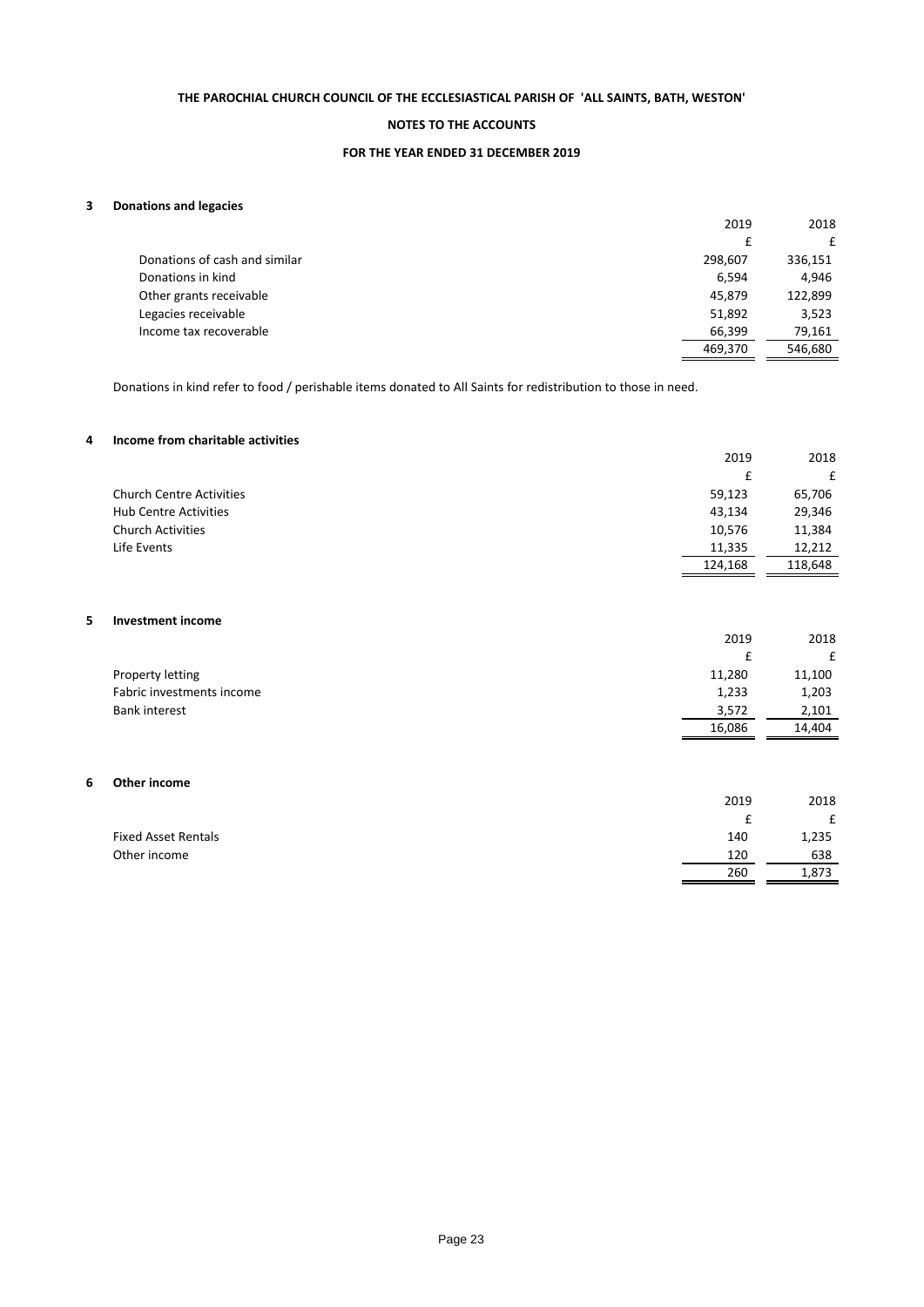### **NOTES TO THE ACCOUNTS**

### **FOR THE YEAR ENDED 31 DECEMBER 2019**

### **7 Charitable expenditure**

|                                       |            |                              |            | Total       |         |
|---------------------------------------|------------|------------------------------|------------|-------------|---------|
|                                       |            |                              |            | Charitable  |         |
|                                       | Church     | Centre                       | Hub        | Expenditure | Raising |
|                                       | activities | activities                   | activities | 2019        | funds   |
| Incurred directly on activities       |            |                              |            |             |         |
| Staff costs (9)                       | 144,863    | 40,203                       | 28,292     | 213,358     |         |
| Direct Activity costs                 | 16,270     | 38,586                       | 17,742     | 72,598      |         |
| Parish share                          | 100,000    |                              |            | 100,000     |         |
| Church Capital Projects (8)           | 38,289     | ۰                            |            | 38,289      |         |
| Life event costs                      | 8,319      | ۰                            |            | 8,319       |         |
| Church Property and office costs      | 25,761     | ۰                            |            | 25,761      |         |
| Donations in Kind                     | 6,594      | $\qquad \qquad \blacksquare$ |            | 6,594       |         |
| Missionary and charitable giving (7b) | 32,234     |                              |            | 32,234      |         |
| Support costs                         |            |                              |            |             |         |
| <b>Sundry Expenses</b>                | 1,297      | 360                          | 253        | 1,910       |         |
| Governance                            | 2,241      | 622                          | 438        | 3,300       |         |
|                                       | 375,866    | 79,770                       | 46,725     | 502,362     |         |
|                                       |            |                              |            |             |         |

|                                       |            |            |            | Total<br>Charitable |         |
|---------------------------------------|------------|------------|------------|---------------------|---------|
|                                       | Church     | Centre     | Hub        | Expenditure         | Raising |
|                                       | activities | activities | activities | 2018                | funds   |
| Incurred directly on activities       |            |            |            |                     |         |
| Staff costs (9)                       | 135,394    | 46,878     | 16,343     | 198,615             |         |
| Direct Activity costs                 | 18,550     | 29,250     | 16,871     | 64,671              |         |
| Parish share                          | 128,163    |            |            | 128,163             |         |
| Church Capital Projects (8)           | 21,511     | ۰          |            | 21,511              | 11,371  |
| Life event costs                      | 9,028      |            |            | 9,028               |         |
| Church Property and office costs      | 21,711     |            |            | 21,711              |         |
| Donations in Kind                     | 4,946      |            |            | 4,946               |         |
| Missionary and charitable giving (7b) | 35,279     |            |            | 35,279              |         |
| Support costs                         |            |            |            |                     |         |
| <b>Sundry Expenses</b>                | 3,415      | 1,182      | 412        | 5,010               |         |
| Governance                            | 2,546      | 882        | 307        | 3,735               |         |
|                                       | 380,542    | 78,192     | 33,934     | 492,668             | 11,371  |
|                                       |            |            |            |                     |         |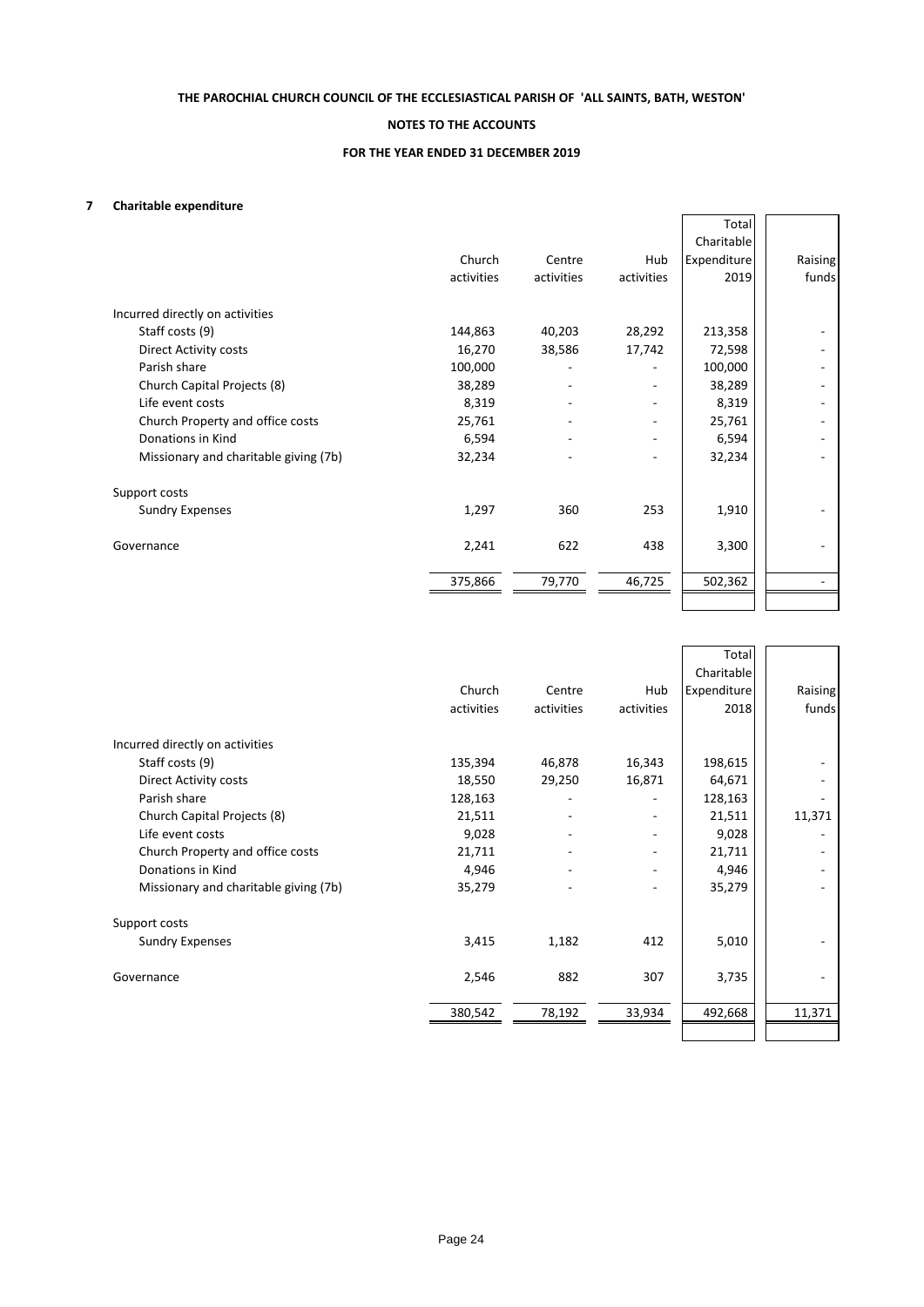### **NOTES TO THE ACCOUNTS**

#### **FOR THE YEAR ENDED 31 DECEMBER 2019**

# **7 Charitable expenditure (continued)**

**b Grants payable**

| £<br>£<br>16,290<br>16,290<br><b>Home Missions</b><br>15,944<br><b>Overseas Missions</b><br>12,500<br>3,444<br>28,790<br>3,444<br>32,234<br>The comparatives for the previous year are as follows:<br>Institutions<br>Individuals<br>£<br>£ |      |
|---------------------------------------------------------------------------------------------------------------------------------------------------------------------------------------------------------------------------------------------|------|
|                                                                                                                                                                                                                                             | £    |
|                                                                                                                                                                                                                                             |      |
|                                                                                                                                                                                                                                             |      |
|                                                                                                                                                                                                                                             |      |
|                                                                                                                                                                                                                                             |      |
|                                                                                                                                                                                                                                             |      |
|                                                                                                                                                                                                                                             | 2018 |
|                                                                                                                                                                                                                                             | £    |
| <b>Home Missions</b><br>15,157<br>1,071<br>16,228                                                                                                                                                                                           |      |
| <b>Overseas Missions</b><br>18,051<br>1,000<br>19,051                                                                                                                                                                                       |      |
| 33,208<br>2,071<br>35,279                                                                                                                                                                                                                   |      |
|                                                                                                                                                                                                                                             |      |
| The charity's principal grants to institutions comprised:                                                                                                                                                                                   |      |
| 2019                                                                                                                                                                                                                                        | 2018 |
| £                                                                                                                                                                                                                                           | £    |
| <b>Bath YFC</b><br>2,000<br>2,000                                                                                                                                                                                                           |      |
| CPAS<br>2,000<br>2,000                                                                                                                                                                                                                      |      |
| 3,500<br>3,334<br>Genesis                                                                                                                                                                                                                   |      |
| Rose Cottage Centre<br>2,500<br>2,500                                                                                                                                                                                                       |      |
| CMS / SAMS<br>3,000<br>3,000                                                                                                                                                                                                                |      |
| 2,000<br>Hope Christian Trust<br>2,000                                                                                                                                                                                                      |      |
| Malawi Support - Eagles<br>3,500<br>8,049                                                                                                                                                                                                   |      |
| Mengo Hospital<br>1,500<br>1,500                                                                                                                                                                                                            |      |
| SOMA<br>2,000<br>2,000                                                                                                                                                                                                                      |      |
| Tearfund<br>500<br>1,500                                                                                                                                                                                                                    |      |
| 1,000<br>1,000<br>Resource                                                                                                                                                                                                                  |      |
| 1,000<br>Life Project, Bath<br>2,237                                                                                                                                                                                                        |      |
| More to Life<br>1,420                                                                                                                                                                                                                       |      |
| Grants to institutions for less than £1,000 each<br>4,290<br>2,088                                                                                                                                                                          |      |
| 30,210<br>33,208                                                                                                                                                                                                                            |      |
|                                                                                                                                                                                                                                             |      |

### **8 Cost of raising funds**

| . <b>. .</b>      |        |              |
|-------------------|--------|--------------|
|                   | 2019   | 2018         |
|                   |        | $\mathbf{f}$ |
| Fundraising costs | $\sim$ | 11,371       |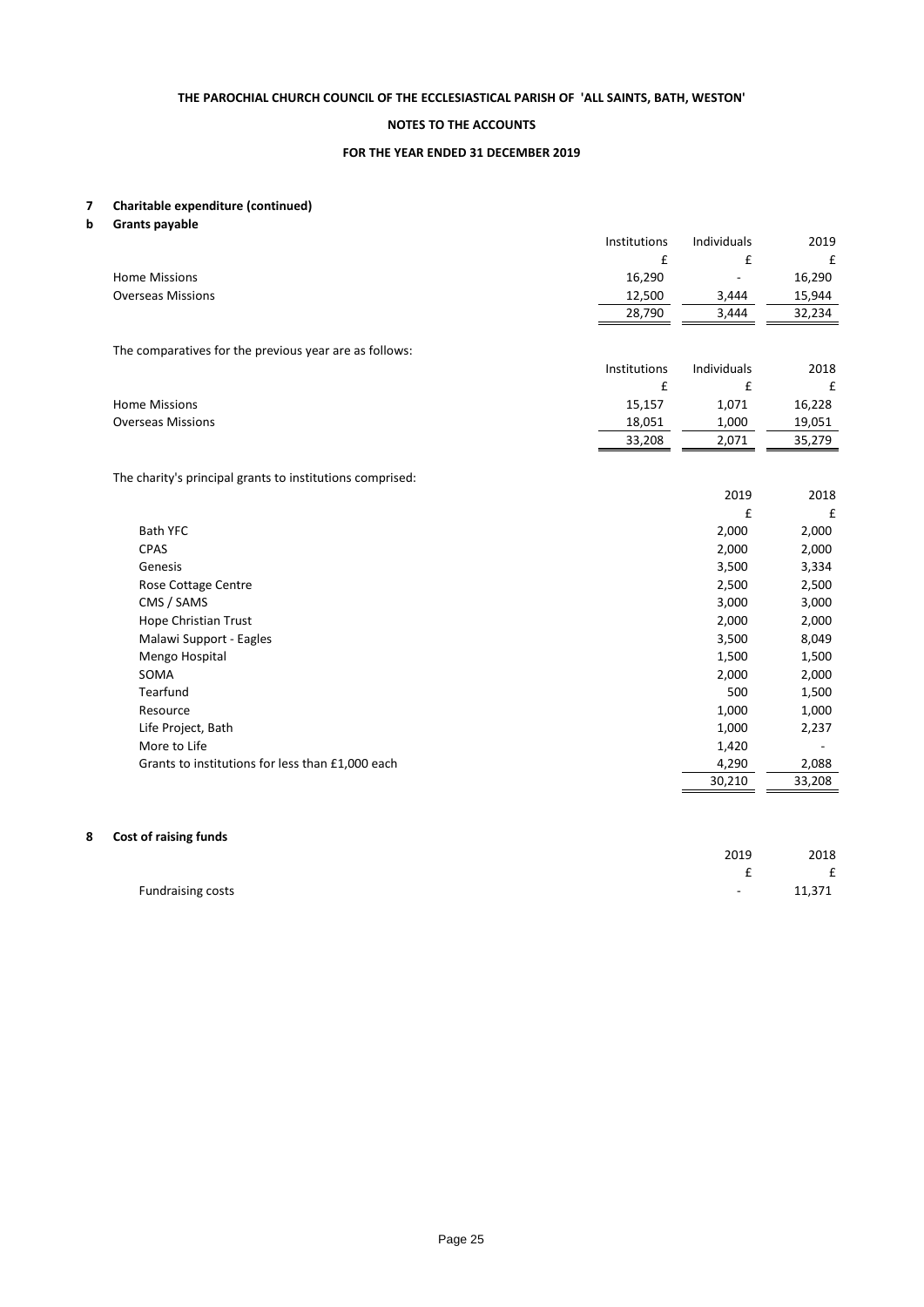#### **NOTES TO THE ACCOUNTS**

#### **FOR THE YEAR ENDED 31 DECEMBER 2019**

#### **9 Analysis of staff costs, the cost of key management personnel and trustee remuneration and expenses**

|                          | 2019    | 2018    |
|--------------------------|---------|---------|
|                          |         | £       |
| Gross wages and salaries | 200,918 | 186,066 |
| Social security          | 9,091   | 9,562   |
| Pension costs            | 3.348   | 2.986   |
|                          | 213,358 | 198,615 |

The average monthly number of employees during the year was 12 (2018: 15). Most of the charity's activities are carried out by volunteers.

No staff received salaries at a rate of more than £60,000 per annum.

The charity's key management comprise the members of the PCC and the key staff named on the Charity Information page.

During the year key management received employment benefits totalling £30,000 (2018: £29,035).

Mark Searle (who as clergy is a member of the PCC) receive a stipend from the Diocese and so is not an employee; some of the Parish Share paid to the Diocese is used to help meet the cost of these stipends. Mark Searle was provided with accommodation (which is customary for clergy).

No member of the PCC received employment benefits in either the current or preceding year.

#### **10 Acting as agent**

On occasion the charity receives money on behalf of other charities, which it banks and then pays out to these charities. This income is received as agent for these other charities and the income, and the related payments, are excluded from the Statement of Financial Activities; any money that has not been distributed by the year end is recognised as a creditor.

During the year the charity acted as agent for overseas missions workers and, in that capacity:

- a) received £3,300 (2018: £4,348) and paid £2,782 (2018: £5,465)
- b) at the year end the charity owed / was owed £1,595 (2018: £1,077) to overseas missions workers

#### **11 Tangible fixed assets**

|                                 | Infant<br>school | Car-park | Church<br>Centre | <b>Hub Centre</b><br>Lease | Total<br>2019 |
|---------------------------------|------------------|----------|------------------|----------------------------|---------------|
|                                 | £                | £        | £                | £                          | £             |
| Cost or valuation               |                  |          |                  |                            |               |
| At 1 January 2019               |                  | 48,700   | 1,509,282        | 79,468                     | 1,637,451     |
| <b>Additions</b>                |                  |          |                  |                            |               |
| Gains / (losses) on revaluation |                  |          |                  |                            |               |
| <b>Disposals</b>                |                  |          |                  |                            |               |
| At 31 December 2019             | 1                | 48,700   | 1,509,282        | 79,468                     | 1,637,451     |
| Accumulated depreciation        |                  |          |                  |                            |               |
| At 1 January 2019               |                  |          |                  |                            |               |
| Charge for the year             |                  |          |                  |                            |               |
| Eliminated on disposal          |                  |          |                  |                            |               |
| At 31 December 2019             |                  |          |                  |                            |               |
| Net book value                  |                  |          |                  |                            |               |
| At 31 December 2019             |                  | 48,700   | 1,509,282        | 79,468                     | 1,637,451     |
| At 31 December 2018             |                  | 48,700   | 1,509,282        | 79,468                     | 1,637,451     |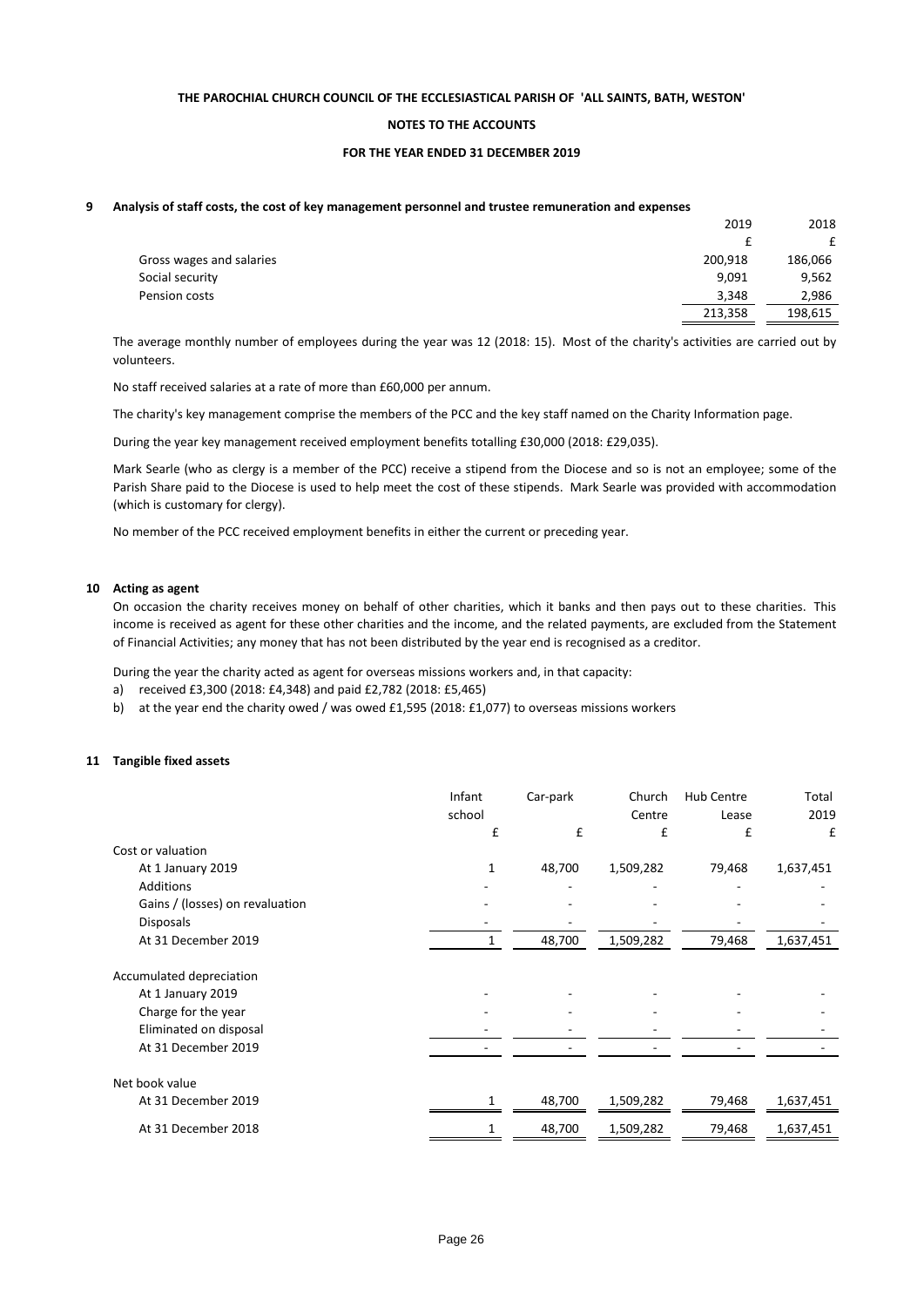#### **NOTES TO THE ACCOUNTS**

#### **FOR THE YEAR ENDED 31 DECEMBER 2019**

#### **11 Tangible fixed assets (continued)**

The former Infants School was acquired by the PCC in 1965. In 1966 this was leased to the Scout movement for a term of 99 years at a peppercorn rent on a full repairing and insuring lease. An estimated value of this property is £1.

The church carpark was originally part of the grounds of the Rectory and was conveyed to the PCC in 1970. This property was professionally valued at £40,000 at 31 December 2006, which is the deemed cost on transition to FRS 102 SORP, and has had

The Church Centre, formerly the Junior School, is a grade II listed building acquired by the PCC in 1961. On the site is a transformer station and the area is leased to Western Power Distribution plc at an annual rent of £95 for a term of 25 years from 2003. This site also includes the allotment area. The Church Centre re-development was fully completed in 2004. The building was professionally valued at £1,500,000 at 31 December 2006 and this is the deemed cost on transition to FRS 102 SORP, and has had subsequent improvements to a cost of £9,282. The Church Centre was professionally valued on 8 October 2019 at £715,000. The value in use for this property is considered to be higher than that, and in line with the accounting policies presented, has not been subject to impairment upon review.

Tangible assets do not include the value of the HUB centre as, although All Saints has assumed responsibility for the running of the centre, the property will remain the councils upon completion of the lease. Improvement costs to the Hub centre have been capitalised as leasehold improvements and will be depreciated over the shorter of the term of the lease or the useful economic life of the asset. Since the lease term is not agreed at the date of signing the accounts, no depreciation has been charged during the year.

#### **12 Fixed asset investments**

|                                    | Endowment   | Investment | Total     | Endowment   | Investment | Total   |
|------------------------------------|-------------|------------|-----------|-------------|------------|---------|
|                                    | Investments | Property   | 2019      | Investments | Property   | 2018    |
|                                    |             |            |           |             |            | £       |
| Cost or fair value brought forward | 35.746      | 300,000    | 335.746   | 36.276      | 300.000    | 336,276 |
| Purchases during the year          |             |            |           |             |            |         |
| Disposals during the year          |             |            |           |             |            |         |
| Change in value of investments     | 6,591       | (20,000)   | (13, 409) | (530)       |            | (530)   |
| Provision for impairment           |             |            |           |             |            |         |
| Cost or fair value carried forward | 42,337      | 280.000    | 322.337   | 35,746      | 300.000    | 335,746 |

The Endowment investment comprises 2,151.59 shares in the Central Board of Finance Investment Fund, purchased at a cost of £16,537. This is held as a permanent endowment fund from the net proceeds from the sale of the Bowling Green, Penn Hill in May 1995. Income is to be used for the maintenance of the church fabric for the benefit of the residents of Weston, Bath.

The Endowment investment also comprises 62 shares in the Central Board of Finance Investment Fund from the Browning Investment . This is held as a permanent endowment fund and income is to be used for the maintenance of the church fabric for the benefit of the residents of Weston, Bath. The cost of the historic purchase price of the investment is not known.

Investment property refers to 19 Chandler Close which was purchased by the PCC on 17 February 1997 at a cost of £59,995 with a grant from the Diocesan Development Fund of £5,000 and a loan from the Diocesan Board of Finance of £55,000 which has now been fully repaid. This property was valued at £280,000 at 8 October 2019 by an independent RICS qualified surveyor.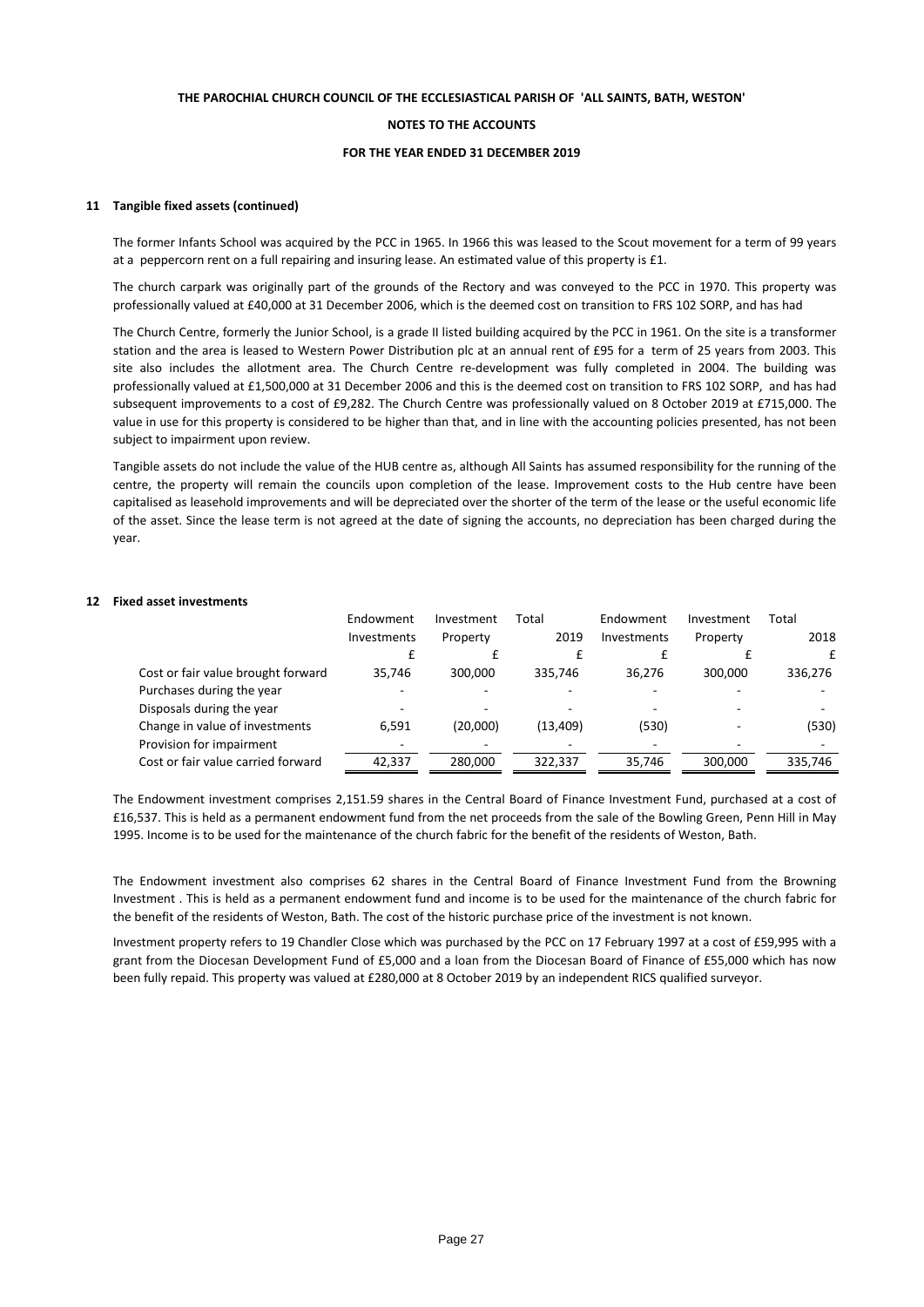#### **NOTES TO THE ACCOUNTS**

#### **FOR THE YEAR ENDED 31 DECEMBER 2019**

#### **13 Debtors**

|    |                                                       | 2019    | 2018        |
|----|-------------------------------------------------------|---------|-------------|
|    |                                                       | £       | £           |
|    | Falling due within one year:                          |         |             |
|    | Trade debtors                                         | 6,422   |             |
|    | Tax recoverable                                       |         | 11,028      |
|    | Other debtors                                         | 474     | 5,499       |
|    | Prepayments and accrued income                        | 1,142   | 8,328       |
|    |                                                       | 8,038   | 24,855      |
|    |                                                       |         |             |
|    |                                                       |         |             |
|    | 14 Current asset investments                          |         |             |
|    |                                                       | 2019    | 2018        |
|    |                                                       | £       | £           |
|    | Cash equivalent deposits                              | 167,000 |             |
|    |                                                       |         |             |
|    |                                                       |         |             |
| 15 | Cash at Bank and in Hand                              | 2019    |             |
|    |                                                       | £       | 2018        |
|    | Cash at bank with immediate access                    | 132,153 | £<br>92,391 |
|    | Notice deposits (with a term of three months or less) | 171,104 | 255,009     |
|    | Petty cash                                            | 277     | 84          |
|    |                                                       | 303,534 | 347,485     |
|    |                                                       |         |             |
|    |                                                       |         |             |
|    | 16 Creditors: liabilities falling due within one year |         |             |
|    |                                                       | 2019    | 2018        |
|    |                                                       | £       | £           |
|    | Trade creditors                                       | 1,825   |             |
|    | Accruals                                              | 6,410   | 11,929      |
|    | Deferred income                                       | 4,192   | 1,787       |
|    | Grant obligations                                     | 28,144  | 28,144      |
|    |                                                       | 40,572  | 41,861      |
|    |                                                       |         |             |
|    |                                                       |         |             |
| 17 | Deferred income                                       |         |             |
|    | Deferred income comprises the following:              |         |             |
|    |                                                       |         |             |
|    |                                                       | 2019    | 2018        |
|    |                                                       | £       | £           |
|    | Balance at the beginning of the reporting period      | 1,787   | 23,854      |
|    | Amount released to income                             | (1,787) | (23, 854)   |
|    | Amount deferred in year                               | 4,192   | 1,787       |

The deferred income £4,192 represents venue hire received in advance (2018: £1,787 venue hire in advance). The income deferred at the period end will be released to income in the 12 months following the yearend (2018: within 12 months).

4,192 1,787

#### **18 Pension commitments**

Balance at the end of the reporting period

**17 Deferred income**

During the year employer's pension contributions totalling £3,348 (2018: £2,986) were payable to defined contribution personal pension schemes. No pension contributions were owing at the balance sheet date (2018: £nil).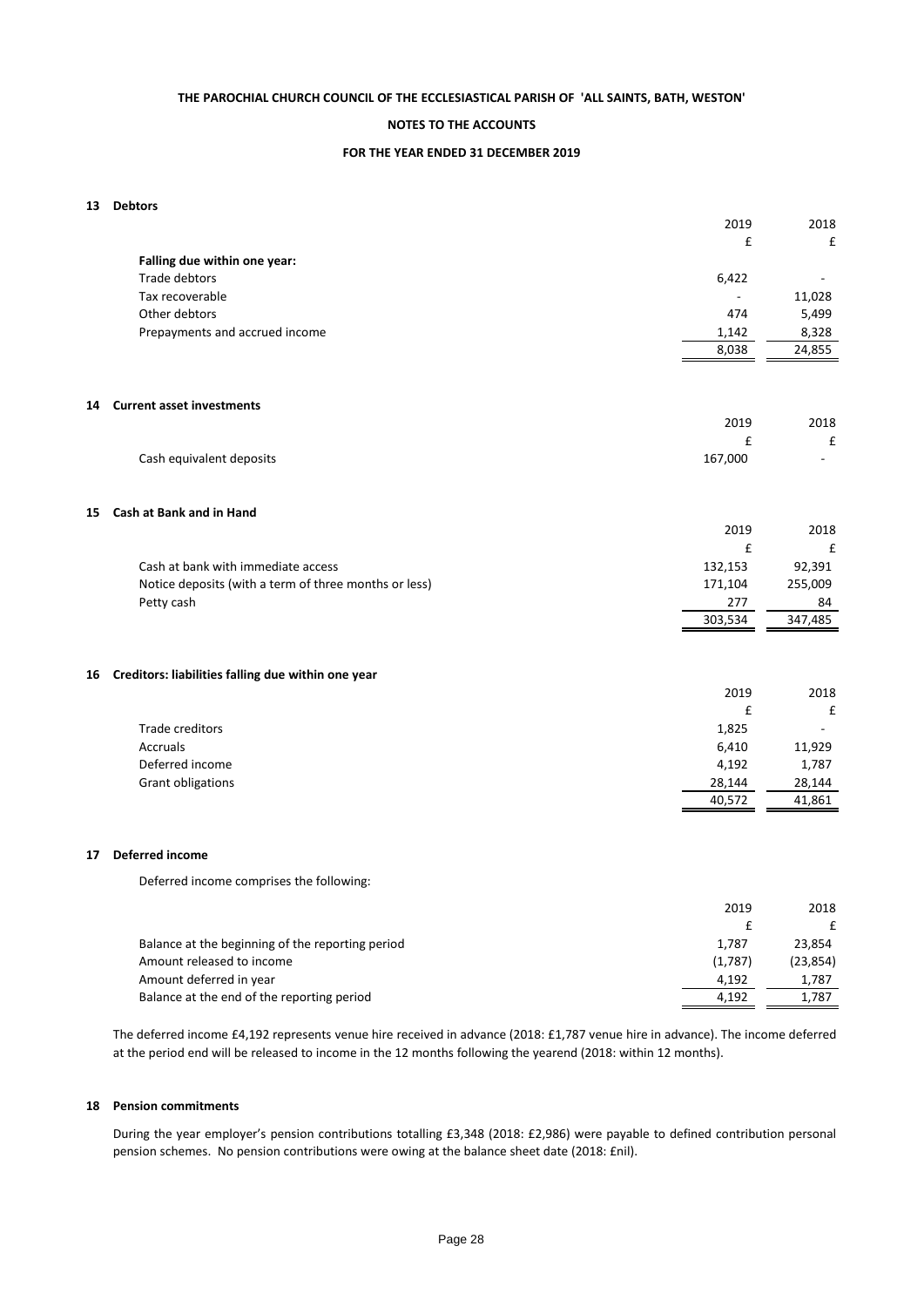### **NOTES TO THE ACCOUNTS**

#### **FOR THE YEAR ENDED 31 DECEMBER 2019**

### **19 Funds**

During the year the movements in the charity's funds were as follows:

|                                    | Opening   | Incoming  | Outgoing   | Transfers   | Gains and | Closing   |
|------------------------------------|-----------|-----------|------------|-------------|-----------|-----------|
|                                    | balance   | resources | resources  | in the year | losses    | balance   |
|                                    | 2019      | 2019      | 2019       | 2019        | 2019      | 2019      |
|                                    | £         | £         | £          | £           | £         | £         |
| <b>Designated Funds</b>            |           |           |            |             |           |           |
| 2% Rainy Day Fund                  | 11,547    |           |            | 5,607       |           | 17,154    |
| <b>Church Capital Projects</b>     | 25,718    | 240       | (3,635)    | (7,580)     |           | 14,743    |
| <b>Centre Capital Projects</b>     |           | 7,226     | (15,064)   | 22,580      |           | 14,743    |
| Weston Hub Capital Projects        |           |           |            | 891         |           | 891       |
| ROCK set-aside                     |           |           | ÷,         | 51,892      |           | 51,892    |
| Activities                         |           |           |            | 921         |           | 921       |
| Mission                            |           |           | (28, 551)  | 28,551      |           |           |
|                                    | 37,265    | 7,466     | (47, 249)  | 102,861     |           | 100,343   |
| <b>General Unrestricted Funds</b>  | 1,951,724 | 474,339   | (355, 110) | (118, 742)  | (20,000)  | 1,932,211 |
| <b>Total Unrestricted Funds</b>    | 1,988,989 | 481,805   | (402, 360) | (15, 881)   | (20,000)  | 2,032,554 |
| <b>Restricted Funds</b>            |           |           |            |             |           |           |
| Salaries & Expenses                | 20,506    | 38,594    | (59, 541)  | 24,529      |           | 24,088    |
| Enrich                             | 5,873     | 5,433     | (2,091)    | (2, 423)    |           | 6,791     |
| 3TL (Senior All Saints Lunch Club) |           |           |            |             |           |           |
| Millennium Fund                    | 8,449     | 73        | (304)      |             |           | 8,218     |
| <b>ROCK</b>                        | 228,028   | 72,235    | (23, 382)  | (2, 375)    |           | 274,506   |
| <b>Special Collections</b>         | 687       | 5,170     | (3, 413)   |             |           | 2,443     |
| Children and Young People          | 14        |           |            | (14)        |           |           |
| Others                             | 2,055     |           |            | (1,835)     |           | 220       |
| Bequest                            | 500       |           |            |             |           | 500       |
| Hub Refurbishment                  | 8,658     | 5,319     | (11, 271)  |             |           | 2,705     |
| Admin                              |           |           |            |             |           |           |
| Fabric                             | 4,169     | 1,255     |            | (2,000)     |           | 3,424     |
|                                    | 278,940   | 128,078   | (100,003)  | 15,881      |           | 322,896   |
| Endowment Funds                    |           |           |            |             |           |           |
| Permanent                          |           |           |            |             |           |           |
| Bowling Green - Fabric Fund        | 34,745    |           |            |             | 6,407     | 41,151    |
| Browning - Church Maintenance      | 1,001     |           |            |             | 185       | 1,186     |
|                                    | 35,746    |           |            |             | 6,591     | 42,337    |
| Aggregate of funds                 | 2,303,674 | 609,884   | (502, 362) |             | (13, 409) | 2,397,787 |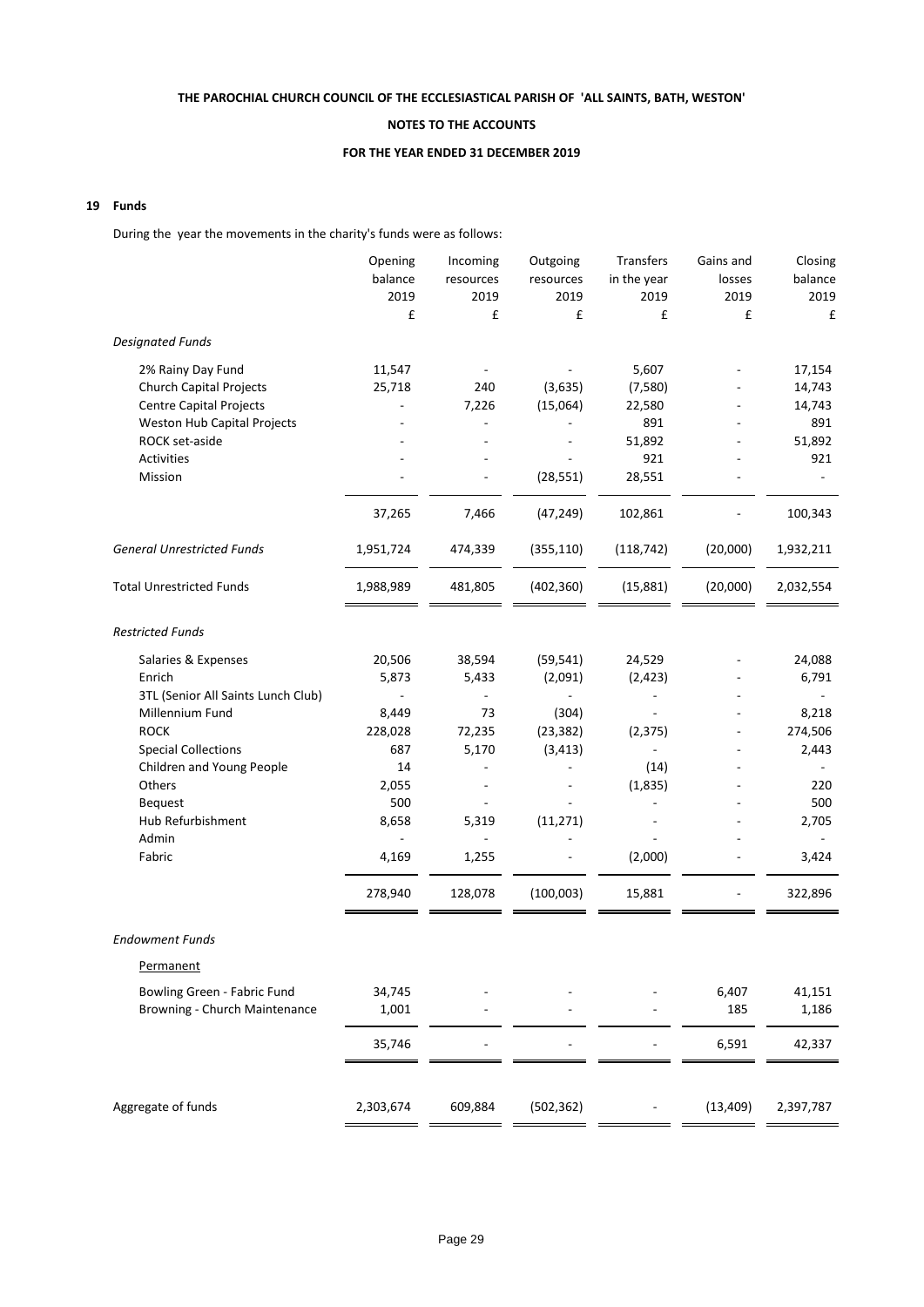### **NOTES TO THE ACCOUNTS**

#### **FOR THE YEAR ENDED 31 DECEMBER 2019**

### **19 Funds (continued)**

In the previous year the movements in the charity's funds were as follows:

| Opening<br>Outgoing<br>Transfers<br>Gains and<br>Incoming                         | Closing   |
|-----------------------------------------------------------------------------------|-----------|
| balance<br>in the year<br>resources<br>resources<br>losses                        | balance   |
| 2018<br>2018<br>2018<br>2018<br>2018                                              | 2018      |
| £<br>£<br>£<br>£                                                                  | £<br>£    |
| <b>Designated Funds</b>                                                           |           |
| 2% Rainy Day Fund<br>11,547                                                       | 11,547    |
| Capital Expenditure Fund<br>25,718                                                | 25,718    |
| 37,265                                                                            | 37,265    |
| <b>General Unrestricted Funds</b><br>48,682<br>1,884,854<br>436,654<br>(418, 466) | 1,951,724 |
| <b>Total Unrestricted Funds</b><br>1,884,854<br>436,654<br>(418, 466)<br>85,947   | 1,988,989 |
| <b>Restricted Funds</b>                                                           |           |
| Salaries & Expenses<br>15,792<br>41,476<br>(36,098)<br>(664)                      | 20,506    |
| Enrich<br>10,484<br>1,249<br>(2, 471)<br>(3,389)                                  | 5,873     |
| 806<br>1,947<br>3TL (Senior All Saints Lunch Club)<br>(2,326)<br>(427)            |           |
| Millennium Fund<br>9,115<br>34<br>(700)                                           | 8,449     |
| <b>ROCK</b><br>163,645<br>99,265<br>(32, 882)<br>(2,000)                          | 228,028   |
| <b>Special Collections</b><br>125<br>6,075<br>(5, 514)                            | 687       |
| Children and Young People<br>14<br>725<br>(725)                                   | 14        |
| 826<br>Others<br>5,027<br>(606)<br>(3, 192)                                       | 2,055     |
| 500<br>$\overline{a}$<br><b>Bequest</b><br>÷,                                     | 500       |
| Hub Refurbishment<br>88,125<br>(79, 468)<br>$\overline{\phantom{a}}$              | 8,658     |
| Admin<br>4,000<br>(4,000)<br>1,229<br>(251)<br>Fabric<br>3,192                    | 4,169     |
|                                                                                   |           |
| 205,509<br>244,951<br>(85, 573)<br>(85, 947)                                      | 278,940   |
| <b>Endowment Funds</b>                                                            |           |
| Permanent                                                                         |           |
| Bowling Green - Fabric Fund<br>35,275<br>(530)                                    | 34,745    |
| Browning - Church Maintenance<br>1,001                                            | 1,001     |
| 36,276<br>(530)                                                                   | 35,746    |
|                                                                                   |           |
| Aggregate of funds<br>2,126,638<br>(504, 039)<br>(530)<br>681,605                 | 2,303,674 |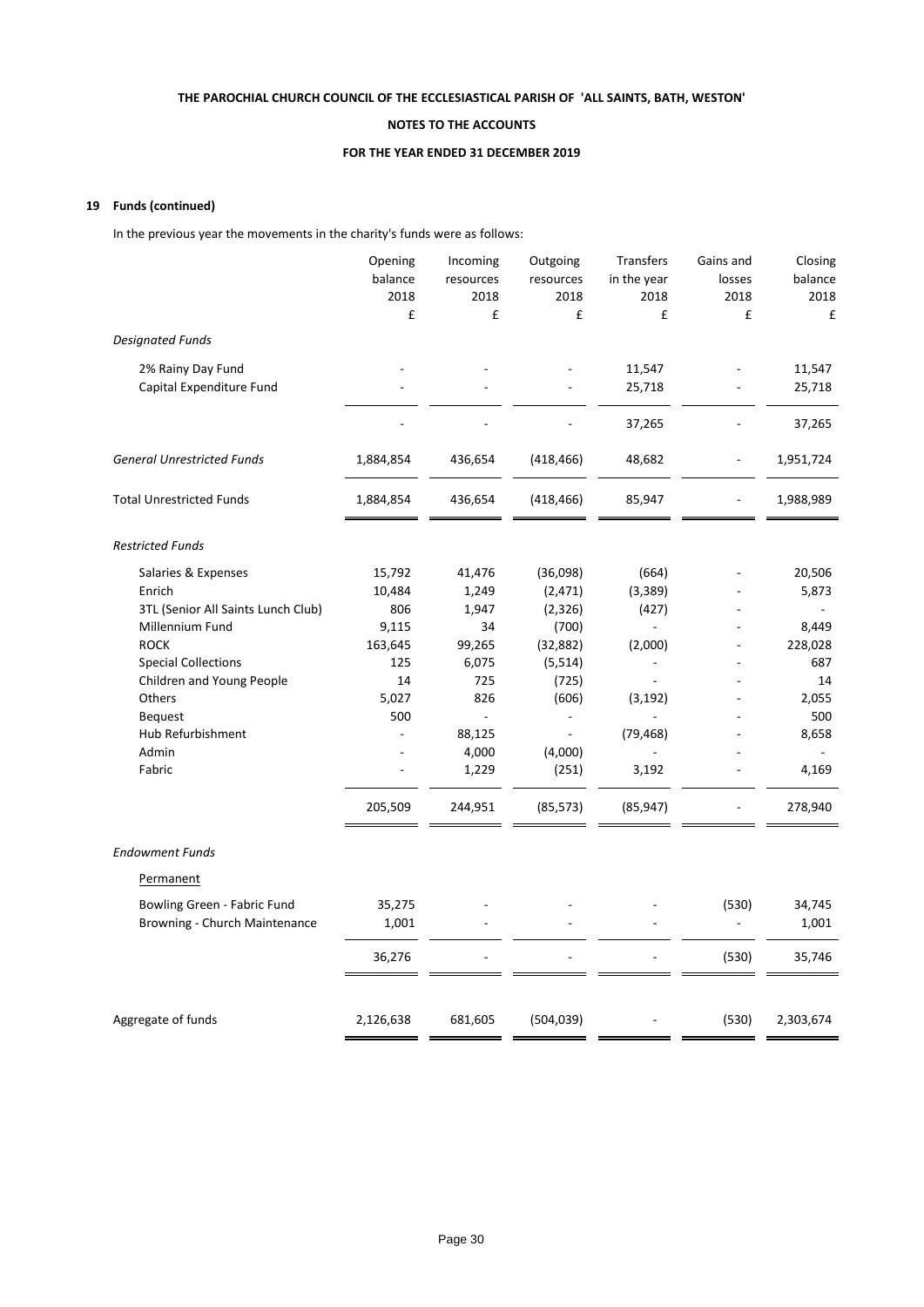#### **NOTES TO THE ACCOUNTS**

#### **FOR THE YEAR ENDED 31 DECEMBER 2019**

#### **19 Funds (continued)**

#### **Analysis of net assets by fund**

The assets and liabilities of the various funds were as follows:

|                                       |           | <b>Unrestricted Funds</b> |                          |                          |           |
|---------------------------------------|-----------|---------------------------|--------------------------|--------------------------|-----------|
|                                       | General   | Designated                | Restricted               | Endowment                |           |
|                                       | funds     | funds                     | funds                    | funds                    | 2019      |
|                                       | £         | £                         | £                        | £                        | £         |
| Tangible fixed assets                 | 1,917,451 | ۰                         | $\overline{\phantom{a}}$ | 42,337                   | 1,959,788 |
| <b>Debtors</b>                        | 8,038     | ۰                         | ٠                        | ۰                        | 8,038     |
| Investments held as current assets    | -         |                           | 167,000                  | ٠                        | 167,000   |
| Cash at bank and in hand              | 19,150    | 102,938                   | 181,446                  | ۰.                       | 303,534   |
| Creditors falling due within one year | (12, 428) | (2,595)                   | (25, 549)                | $\overline{\phantom{a}}$ | (40, 572) |
|                                       | 1,932,211 | 100,343                   | 322,896                  | 42,337                   | 2,397,787 |

#### **Analysis of net assets by fund**

In the previous year, the assets and liabilities of the various funds were as follows:

|                                       |           | <b>Unrestricted Funds</b> |            |                              |           |
|---------------------------------------|-----------|---------------------------|------------|------------------------------|-----------|
|                                       | General   | Designated                | Restricted | Endowment                    |           |
|                                       | funds     | funds                     | funds      | funds                        | 2018      |
|                                       | £         | £                         | £          | £                            | £         |
| Tangible fixed assets                 | 1,937,451 | ۰                         |            | 35,746                       | 1,973,196 |
| <b>Debtors</b>                        | 16,495    | -                         | 8,360      | -                            | 24,855    |
| Cash at bank and in hand              | 14,091    | 37,265                    | 296,129    | $\qquad \qquad \blacksquare$ | 347,485   |
| Creditors falling due within one year | (16, 311) | -                         | (25, 549)  | -                            | (41, 861) |
|                                       | 1,951,725 | 37,265                    | 278,940    | 35,746                       | 2,303,675 |

#### *Designated Funds*

2% Rainy Day Fund has been set up as a designated fund with 2% of unrestricted giving each month being set aside to cover any unexpected costs not included in the operating budget of the PCC. This operates as a reserves buffer, and should be considered as part of the general fund reserve calculation.

Capital Expenditure Fund has been set up us a designated fund to cover costs incurred in the purchase and / or maintenance of fixed assets. At the yearend this is split to cover the separate activities of the church and the centre. The hub centre fund will also being in a share of the funds in the new year.

ROCK Fund has been set up since the ROCK project will require significant funding and so as unexpected large sums come into the church (such as legacies) they might be set aside for this purpose.

Activity Fund has been set up since it is expected that there may be certain income generating activities for which surplus should be set aside for future events (especially if they are only say bi-yearly). the yearend balance contains money set aside for Toddler Rock (a pre-school church outreach group).

Mission Giving Fund is a designated fund where 10% of unrestricted giving each month is set aside with the intention of passing this on to both local, and overseas mission projects/individuals.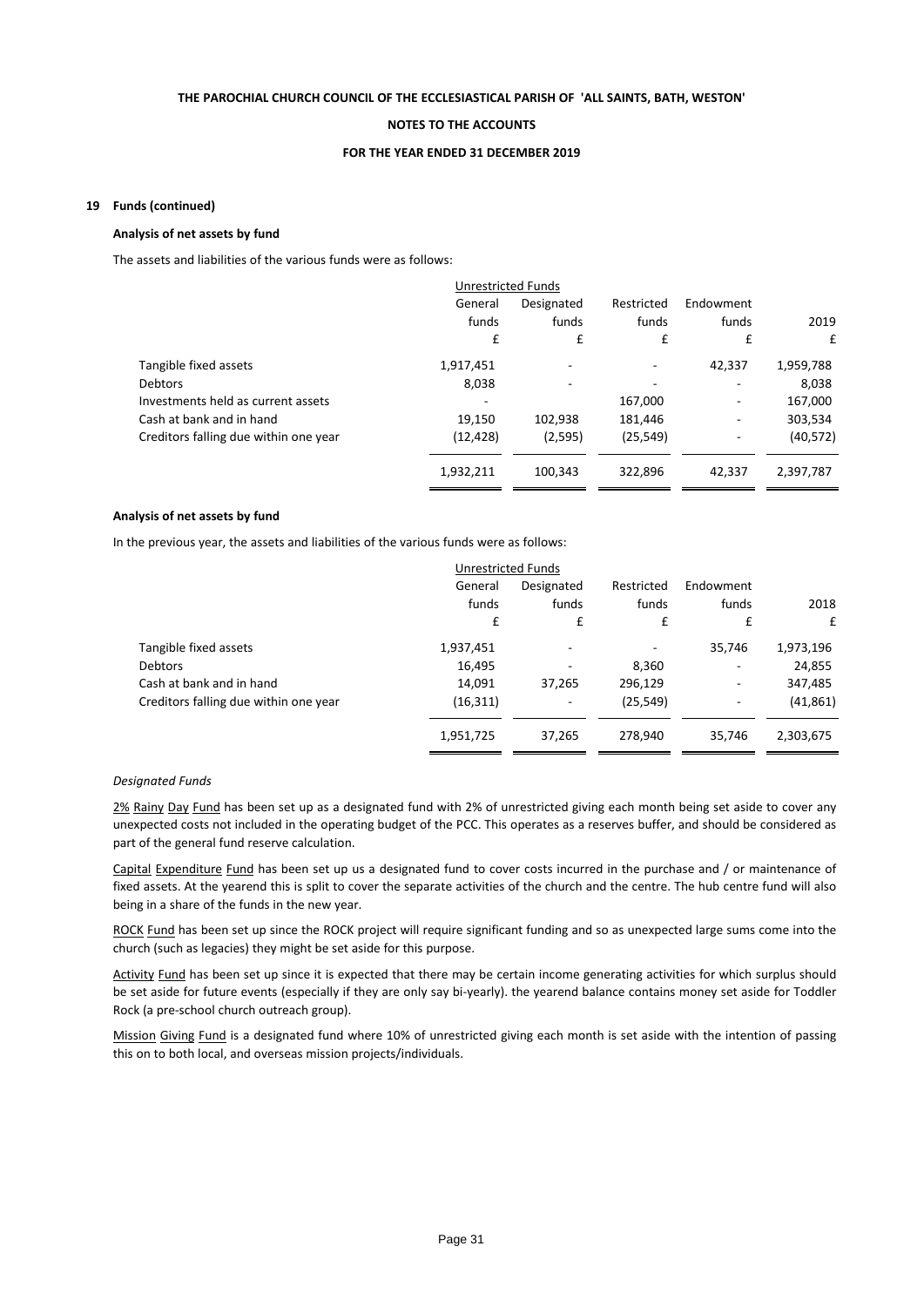#### **NOTES TO THE ACCOUNTS**

#### **FOR THE YEAR ENDED 31 DECEMBER 2019**

#### **19 Funds (continued)**

#### *Restricted Funds*

The Salaries & Expenses Fund is a restricted fund to allow for future expenditure on salary costs for the following positions: Community Youth Worker, Community Youth Worker Assistant, Church Seniors Worker and Community Finance Researcher.

The Enrich Fund is a restricted fund to allow for future expenditure on community youth work activities with 'unchurched' young people in the community. The transfer includes £2,000 in from ROCK, and transfers out to reimburse the general fund for rent costs for the use of the Hub premises.

The 3TL Fund (previously Senior All Saints Lunch Club) is a restricted fund to allow for future expenditure on a monthly luncheon club for the older people in the church and local community.

The Millennium Fund is a restricted fund set up in 2000 to support members of the church undertake short term mission at home or abroad.

The Rock Fund (Reimagining Our Church for the Kingdom) is a restricted fund to allow for future expenditure on the development of the church and campus. The transfer out of the fund is to cover rent payments in the Enrich fund.

The Special Collections Funds are restricted funds collected and disbursed in support of special campaigns or organisations who's activities support the aims of the church. It is anticipated that all of the funds restricted for this purpose will be distributed in the new financial year.

The Children and Young People's Funds are restricted funds to allow for future expenditure on specific work with such people including summer camps and trips.

The other restricted funds are to allow for future expenditure on certain projects and other specific collections.

The bequest funds are to a legacy given to be spent of future costs on signage.

The Hub Refurbishment Fund is a restricted fund to allow for future expenditure the renovation of the HUB community centre. The transfer out of the fund is to cover capital expenditure on the refurbishment costs incurred during the year.

The Admin fund is restricted for costs incurred in the employment of an Admin related role.

The Fabric fund is the restricted income from the permanent endowments, to be used for the maintenance of the church fabric for the benefit of the residents of Weston, Bath.

*Endowment Funds*

The Endowment funds are permanent endowment funds from the net proceeds from the sale of the Bowling Green, Penn Hill in May 1995. Income is to be used for the maintenance of the church fabric for the benefit of the residents of Weston, Bath.

#### **20 Transactions with related parties**

During the year the charity:

- a) received donations totalling £74,171 of which £28,580 was for restricted purposes (2018: ££59,525 of which £25,250 was for restricted purposes) from related parties (which includes members of the PCC, any other members of key management and anyone closely connected to them).
- b) No expenses (2018: £nil) were paid to, or for, non-clergy members of the PCC; reimbursements for expenses incurred when acting as agent for the charity or incurred when undertaking employment duties not connected with serving as a PCC member are not included in this disclosure.

During the year the charity also made the following payments to, or for, related parties:

d) incurred fees of £150 (2018: £nil) to Kennett Surveys for an inspection of Weston Hub community centre building. Clive Kennett, who is a member of the PCC is a director of Kennett Surveys.

At the balance sheet date Kennett Surveys was owed £150 (2018: £nil) by the charity.

Except as disclosed in note 9 'Analysis of staff costs', there have been no other transactions with related parties during the year.

#### **21 Events since the year end**

The charity has been affected by the recent outbreak of COVID-19 and as a result has had to temporarily suspend all physical gatherings. The Trustees are monitoring income and expenditure and, if it becomes necessary, will take measures to mitigate the impact of COVID-19 on the charity's cash reserves. The trustees are unable to reliably estimate the impact of COVID-19 at the present time.